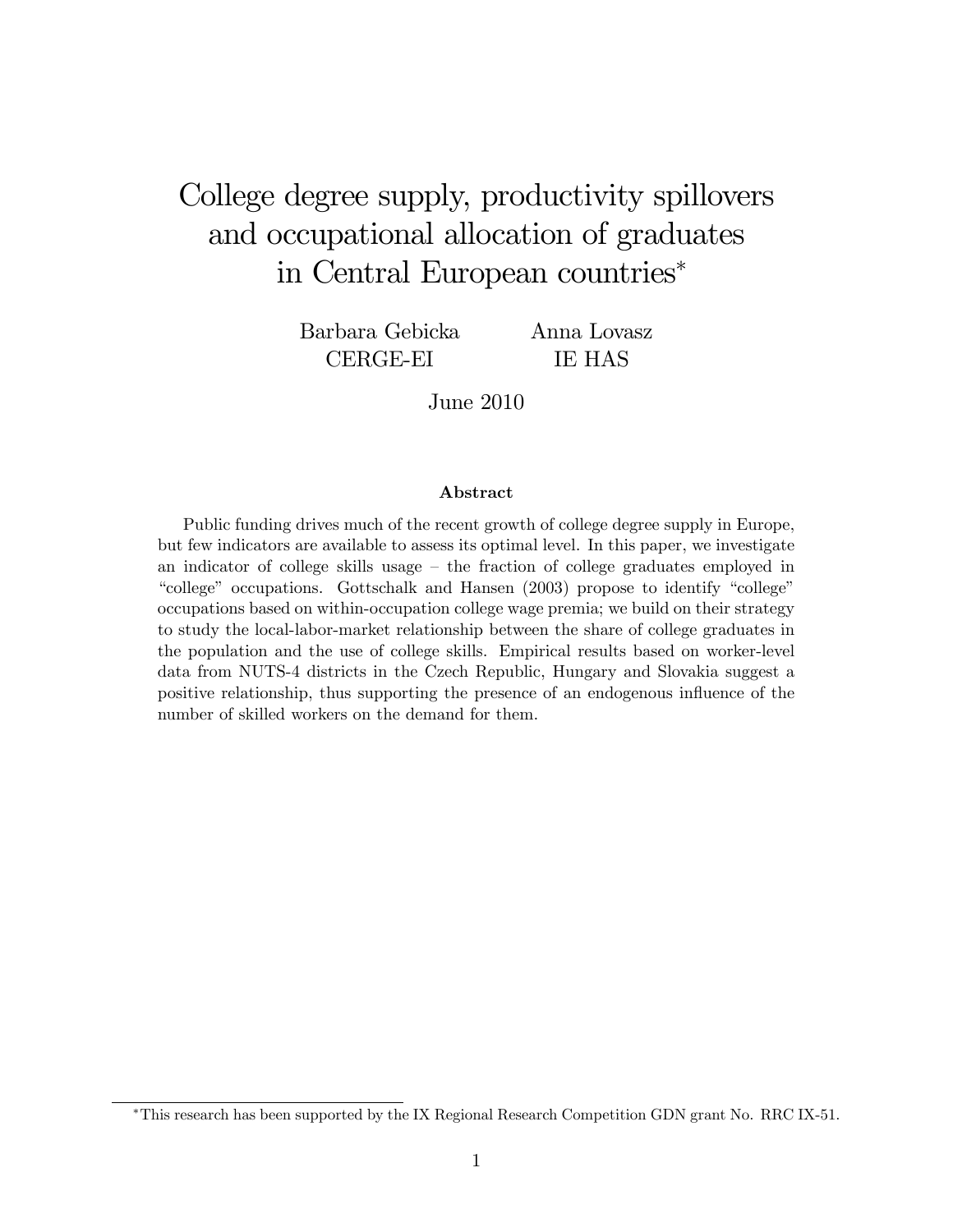### 1 Introduction

While primary and some form of secondary education is available for the vast majority of citizens in the developed countries, higher education is only accessible to a limited number of people. These limits are partially driven by public funds devoted to higher education, which is especially binding in countries where the majority of higher education institutions are public. As both the over- and undersupply of college seats could result in efficiency losses for society, there is a need to understand the forces shaping the demand for skilled labor to inform policy decisions concerning the provision of higher education.

Recent economic literature has approached the topic of optimal level of college degree supply by analyzing different indicators of college skills utilization. The most straightforward is to analyze social returns<sup>1</sup> to higher education (Acemoglu and Angrist 2000, Moretti 2004), which directly capture the benefits of educating people, however, are difficult to measure. An alternative is offered by the overskilling literature (see McGuiness 2006 for a review), which investigates employment of college graduates in the so-called "noncollege" occupations (Pryor and Scha§er 1997, McGuiness and Bennett 2007) in order to quantify the oversupply of college skills. This line of research offers an easy to measure indicator of college skills usage which is not, however, supported by an economic model. Only recently, Gottschalk and Hansen (2003) proposed a methodology for classifying occupations into "college" and "noncollege" based on a rigorous, though simple, model. This equips us with a more reliable tool to measure the fraction of college graduates employed in "noncollege" occupations  $-$  an indicator useful in assessing whether changes in the supply of skilled labor meet changes in the demand for them. In this paper, we use the measure of college graduates employed in "noncollege" occupations, as proposed by Gottschalk and Hansen (2003), to find out whether an increased number of college graduates attracts Örms using advanced technologies and thus triggers a shift in the demand for skilled labor.

The model proposed by Gottschalk and Hansen  $(2003)$  assumes that "noncollege" oc-

<sup>1</sup>There is also a vast stream of literature on private returns to higher education, known as the college wage premium, and their connection to the relative supply and demand for skilled labor (Bound and Johnson 1992, Katz and Autor 1999, Fortin 2006). As the college wage premium is a relative measure of returns to higher education, it is not informative of the absolute demand for college graduates.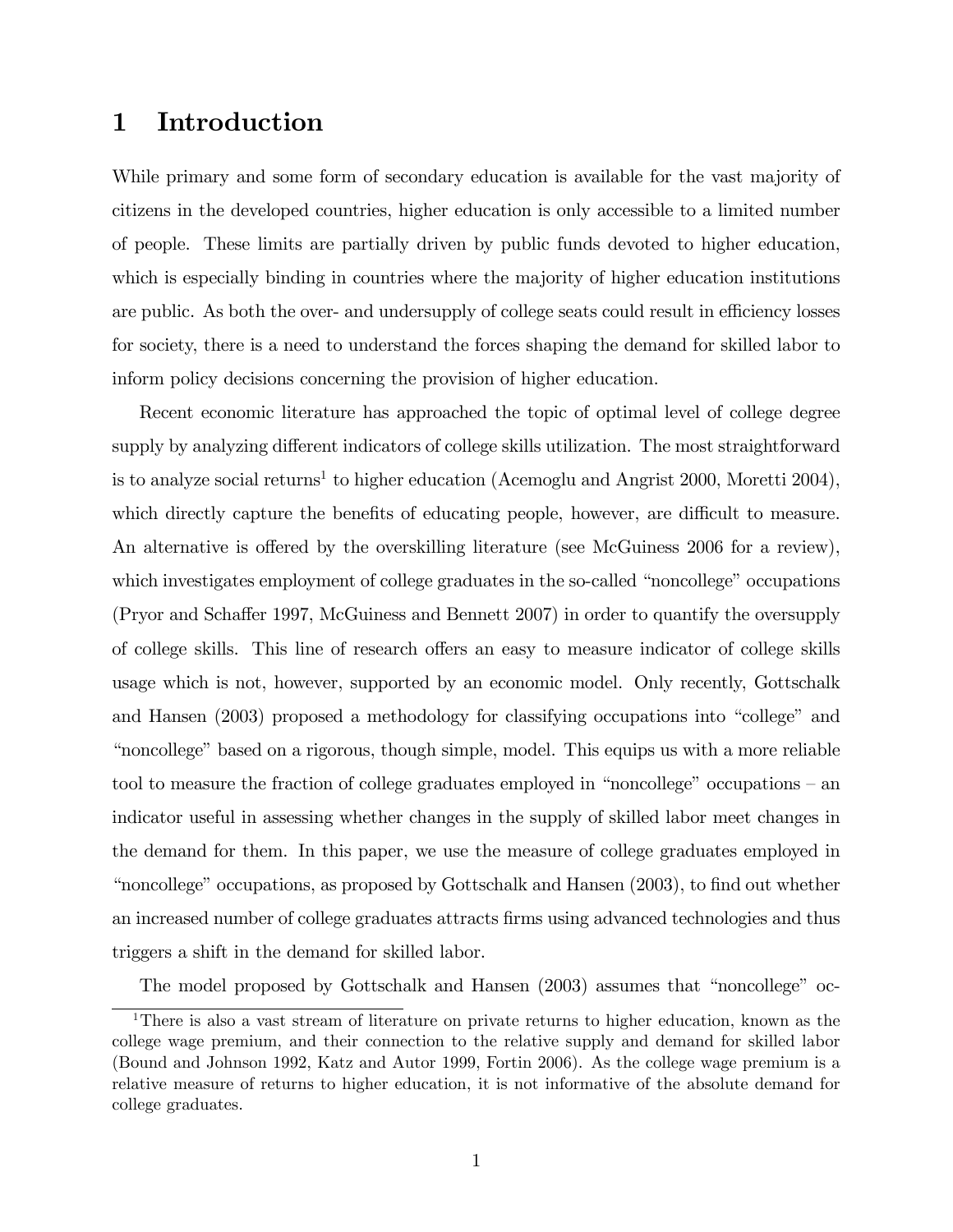cupations do not value college-gained skills and thus pay none or very little wage premium to college graduates, while "college" occupations pay a significant college wage premium. This property allows us to order occupations according to their estimated returns to college and to classify as "college" those occupations which fall above a certain threshold. Several studies follow this approach to measure the fraction of college graduates employed in "noncollegeî occupations in the U.S. (Gottschalk and Hansen, 2003), Portugal (Cardoso, 2007), and the U.K. (Grazier,  $2008$ ).<sup>2</sup> These papers only analyze the time trend of the overskilling measure at the aggregate level. It would be more informative, however, to see whether the extent of overskilling is correlated with the number of college graduates in the economy. This relationship is depicted in Figure 1, which plots the probability of a young college graduate to be employed in a "noncollege" occupation, $3$  as reported by the authors of the above-mentioned articles, against the fraction of college graduates in the young population.<sup>4</sup> This figure also presents an analogous relationship for the Czech Republic and Hungary, the countries analyzed in more detail in this paper.

Two features stand out in Figure 1. First, within a country the probability of a college graduate to work in a "noncollege" occupation is negatively correlated with the fraction of college graduates in the population. Second, in countries with a higher proportion of highly educated people in the population, the likelihood of observing a college graduate work in a "noncollege" occupation is higher. The latter observation could be an artifact of the constant college wage premium threshold used in these studies to distinguish between "college" and "noncollege" occupations. It is generally understood that economies with a relatively low endowment of skilled labor report high college premia (Brunello et. al 2000, Card and Lemieux  $2001$ , which could be reflected in more occupations being classified as "college" in these countries. More robust and more interesting is the positive within-country correlation between the fraction of college graduates in the population and the probability of

 $2<sup>2</sup>$ Galasi (2005) analyzed the employment of college graduates in "noncollege" occupations in Hungary. His results, although qualitatively the same as those of other authors, are not comparable, as he uses different threshold to distinguish between "college" and "noncollege" occupations.

<sup>&</sup>lt;sup>3</sup>The probability of being employed in a "noncollege" occupation is a disaggregated measure of the fraction of college graduates employed in "noncollege" occupations.

<sup>&</sup>lt;sup>4</sup>A young population is defined as 20-39 years of age.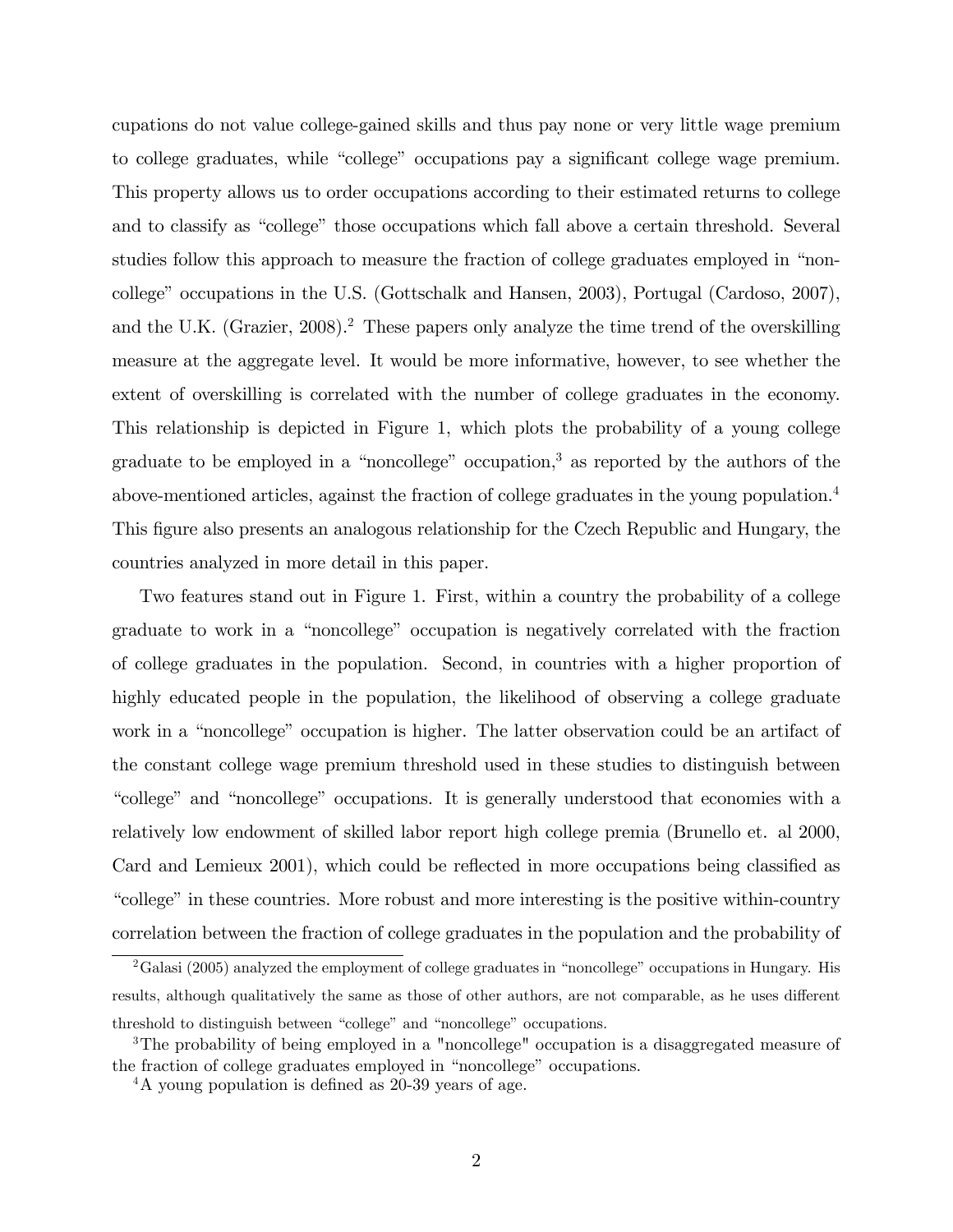a college graduate to work in a "noncollege" occupation. Following a simple supply-demand analysis, one would expect the opposite relationship.<sup>5</sup> Thus, it is tempting to interpret this feature as the positive influence of an increased number of skilled workers on the number of skill-intensive positions offered by firms (i.e. as a spillover effect). Yet, the observed correlation could be spurious and reflect just the simultaneous reaction of the demand and supply side of the labor market for college graduates to positive technological shocks.

Figure 1: Propensity of a college graduate to work in a "noncollege" occupation vs. the share of college graduates in the labor force across countries.



Source: Authors' compilation using Gottschalk and Hansen (2003), Cardoso (2007), Grazier et al. (2008), Eurostat, and U.S. Census Bureau as well as the ISAE and WES data.

To better understand the patterns observed in Figure 1, we extend the Gottschalk and Hansen (2003) setup to explicitly model the relationship between the number of college graduates available in the labor market and the fraction of them working in "noncollege"

<sup>&</sup>lt;sup>5</sup>This is a consequence of movement along a downward-sloping demand curve.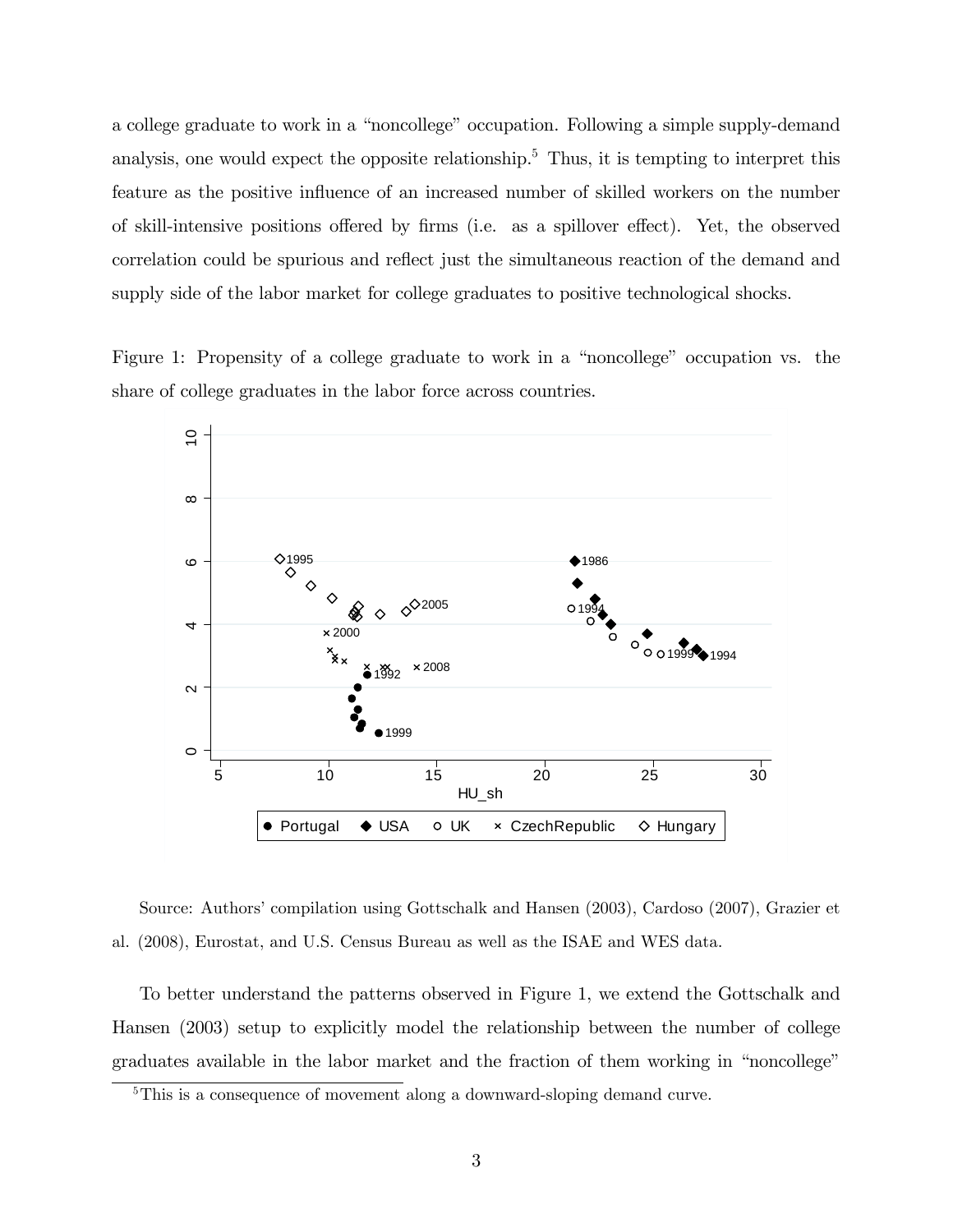occupations. Instead of working with an aggregate time trend, we estimate this relationship using the within country cross-regional variation in the fraction of college graduates working in "noncollege" occupations. This approach not only allows us to use more data points but also makes it easier to break the simultaneity between the number of college graduates in the market and their occupational allocation. Cross-regional patterns are similar to those observed within a country over time. The relationship of interest is found to be negative in the cross-regional analysis which suggests that the long-run equilibrium is shaped by the endogenous influence of the number of skilled workers on the demand for them.

The analysis presented in this paper concentrates on the Czech Republic and Hungary. These Central European countries are especially interesting because their higher education systems have been expanding rapidly but unequally in recent years, resulting in significant between-year and across-region variation in the educational structure of the population.<sup>6</sup> Moreover, as Central European countries are still lagging behind the Western economies in terms of technological development, there is a lot of opportunity for technological progress to happen and advanced capital to flow in. Finally, the choice of these countries adds policy relevance to this research. The higher education systems in these countries is largely state-funded and thus the provision of college education is a public policy decision. Awareness of the channels which affect the demand for college-educated labor would facilitate decision-making concerning the extent of higher education expansion. In the absence of the endogenous effect college enrolments should simply reflect the trend in technological progress of the economy; while the existence of this effect implies that increasing the educational attainment of the local population could be used to attract advanced technologies and to increase the skill bias of the economy.

The reminder of the paper is organized as follows. Section 2 places this study in the context of the existing literature. The theoretical and empirical models of college and high school graduates' allocation across different occupations are described in Sections 3 and 4, respectively, followed by a definition of "college "and "noncollege" occupations in Section 5. Estimation of the causal relationship between the relative stock of college graduates and the

 $6$ More about the higher education expansion in the Czech Republic could be found in Gebicka (2010) and in Hungary in Lannert (2005).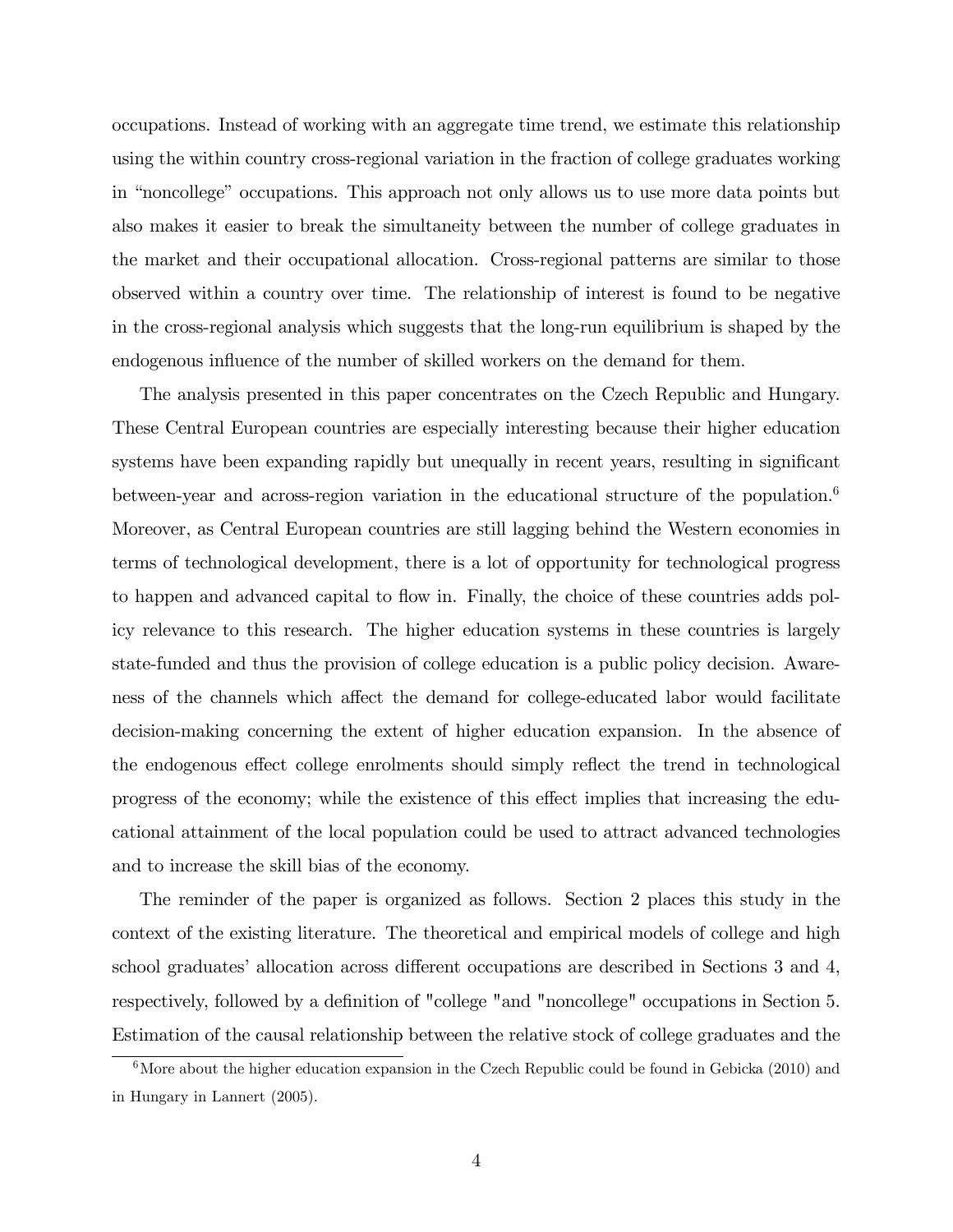fraction of them working in "noncollege" occupations is then discussed. Section 7 concludes.

### 2 Demand for College Graduates in the Literature

Several streams of literature are related to this paper. First, Acemoglu (2002, 2003) suggests that the extent of the skill bias of technology, and thus the demand for skills, can be shifted endogenously by intense international trade and by the presence of many skilled workers. Similar conclusions are reached by Moretti (2004), who shows that a high concentration of college-educated workers in a city's population has a positive effect on wages of all education groups in that city, including the college graduates. This implies the existence of positive productivity spillovers from the spatial concentration of skills and suggests that a large number of college graduates in a labor market can trigger a shift in the demand for them. Fortin's (2006) findings of a negative relationship between the production of college graduates and the college-high school wage gap across the U.S. states suggest that the positive effect of a high concentration of college graduates on local wages is stronger for high school-educated workers. These findings are challenged by Bound et. al  $(2004)$ , who find that the production of college graduates in U.S. states does not correspond to their stock, because of a significant level of migration. If this is also true for the countries analyzed in this study, its policy implications could be limited. Nevertheless, it is generally known that in Central Europe both the within-country and across-countries mobility of labor is much lower than in the U.S. (e.g. Fidrmuc 2004) and enrolments in higher institutions translate into a future supply of college graduates to local labor markets in these countries. Thus, to identify potential endogenous shifts in the demand for labor, we follow Moretti (2004) and investigate the relationship between the presence of college-educated individuals in the economy and the demand for skilled labor. However, instead of analyzing college graduates' wages, we investigate their occupational allocation as the indicator of college skills usage.

Occupational allocation of college graduates is the central focus of another stream of literature related to this paper, widely known as the overeducation (overskilling) literature. Studies in this field measure the fraction of college graduates employed in occupations not requiring a college degree and estimate the wage effects of being employed in such an occu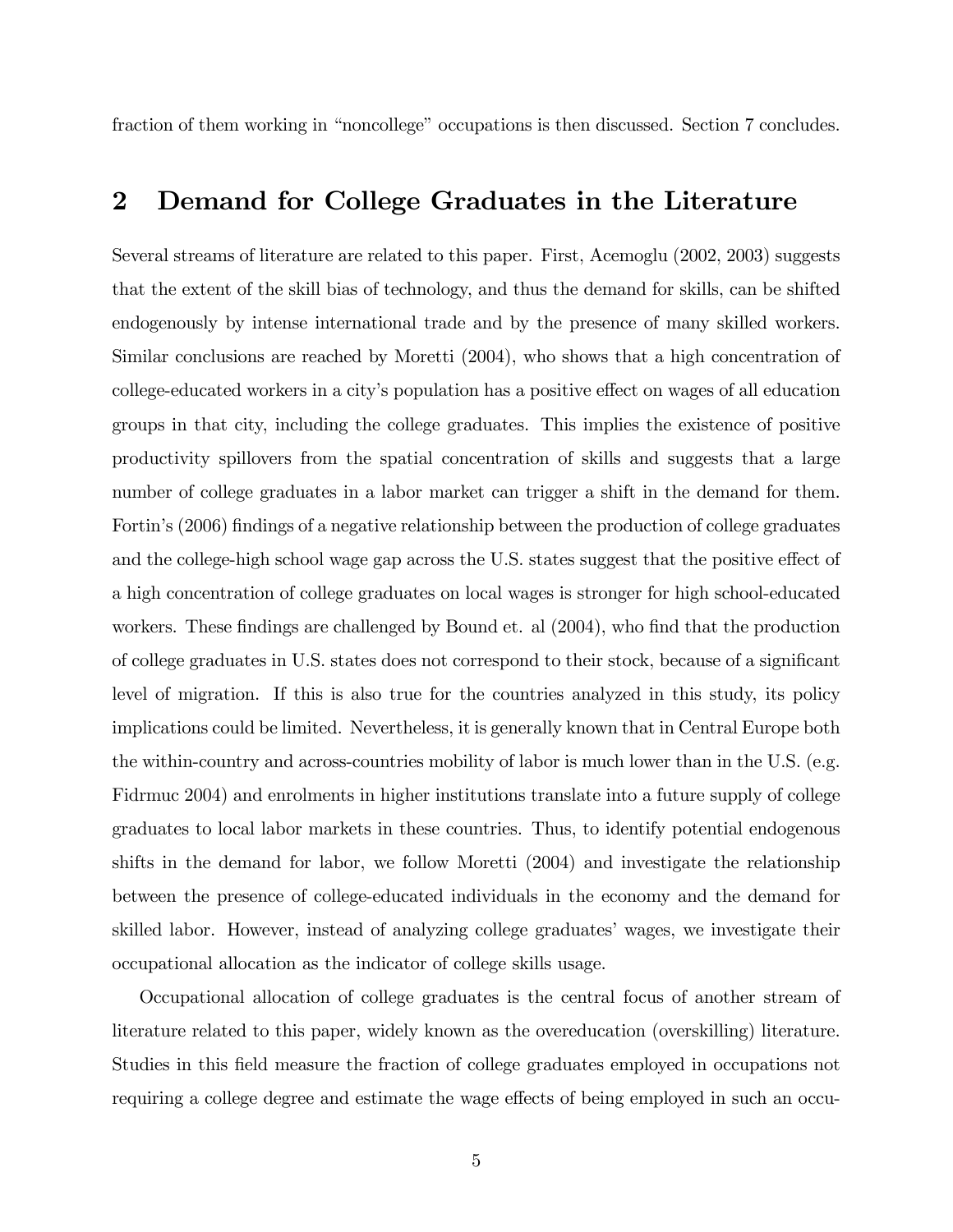pation. They find that the incidence of overeducation is increasing over time (Walker and Zhu  $2005$ , evidence for the U.K.) and that it is associated with significant wage punishment (McGuiness 2006, a metastudy) which, however, is largely reduced if individual heterogeneity is taken into account (Bauer  $2002$ , evidence for Germany). This literature typically classifies individuals as being overskilled if they work in an occupation which has the median (average) year of schooling lower than that of the individual, has the official schooling requirement, as defined in the job description, lower than that of the individual or is assessed by the individual to require lower skills than she has. While this line of research studies a phenomenon directly reflecting the demand for college graduates, it suffers from the lack of an economic model supporting the measures of overskilling. This gap is filled by Gottschalk and Hansen (2003), who develop a simple supply-demand framework which models the allocation of college graduates between "college" and "noncollege" occupations. We depart from their model when investigating the occupational allocation of college graduates.

Research on the demand for college-educated workers has not been that extensive in the context of Central Europe. The only comparative study by Flabbi et al. (2008) shows that the returns to education were increasing or stayed constant in several Central and Eastern European countries throughout transition. Analyses concentrating on the Czech and Slovak Republics, e.g. Filer et al. (1999) Jurajda (2005), Munich et al. (2005), and Hungary (Kertesi and Kollo 2005, Galasi 2007) also confirm this finding. Another study by Jurajda  $(2004)$  shows that college graduates' wages are insensitive to their concentration across Czech districts. In a related work, Jurajda and Terrell  $(2007)$  find that significant differences in unemployment rates across regions of post-communist economies can be to a large extent explained by variations in local human capital endowment. Additionally, they show that FDI flows to regions characterized by higher human capital endowment, which is in line with Acemogluís hypothesis of endogenous technological progress. Our study falls into this line of research, as it investigates the relationship between the educational structure of the local population and the labor market situation of college graduates.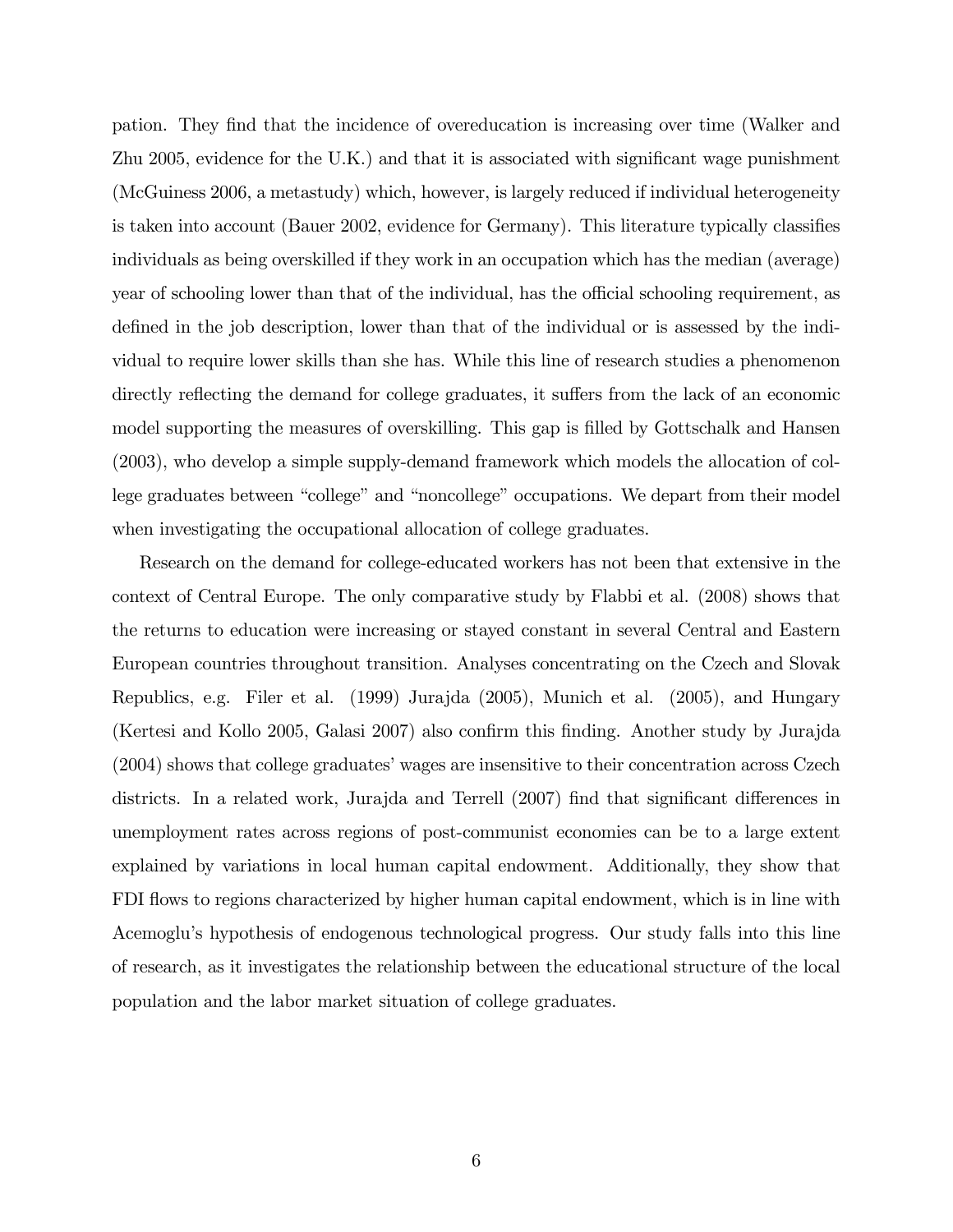### 3 Theoretical framework

In this paper we analyze the influence of variations in the relative number of college graduates in the population on their allocation between "college" and "noncollege" occupations. The first question to be answered before proceeding to the empirical analysis is why we would observe some college graduates working in "noncollege" occupations, and how to recognize which occupations are "college" and which are "noncollege". A model dealing with these issues has been proposed by Gottschalk and Hansen (2003). We modify it to directly model the influence of supply and demand conditions on the equilibrium allocation of college graduates. Later on, we also allow for endogenous influence of the number of college graduates in the labor market on their productivity in "college" occupations. This leads to an ambiguous prediction of the sign of the relationship between the relative number of college graduates in the population and their occupational allocation.

The model proposed by Gottschalk and Hansen (2003) assumes that there are two sectors in the economy: a "college" sector and a "noncollege" sector. Competitive firms in both sectors produce the same uniform good.<sup>7</sup> They have the following production functions:

$$
Q_1 = F_1(\alpha_{C1}L_{C1} + \alpha_{N1}L_{N1})
$$
\n(1)

$$
Q_2 = F_2(\alpha_{C2}L_{C2} + \alpha_{N2}L_{N2}), \qquad (2)
$$

where  $Q_j$  measures the output of sector j,  $L_{C_j}$  and  $L_{N_j}$  are the amounts of college- and high school-educated labor in sector j,  $\alpha_{ij}$  are productivities of labor type i in sector j, and  $F_j$ s are twice-differentiable functions with  $F'_j(\cdot) > 0$  and  $F''_j(\cdot) < 0$ . It is assumed that in sector 1 college-educated labor is relatively more productive than high school-educated labor as compared to sector 2  $(\frac{\alpha_{C1}}{\alpha_{N1}} > \frac{\alpha_{C2}}{\alpha_{N2}})$  $\frac{\alpha_{C2}}{\alpha_{N2}}$ . That is why sector 1 is called the "college" sector.

Firms' profit maximization under the price of output normalized to unity and labor input prices being  $w_{C1}$ ,  $w_{C2}$ ,  $w_{N1}$  and  $w_{N2}$ , respectively, gives the following condition:

$$
\frac{w_{C1}}{w_{N1}} = \frac{\alpha_{C1}}{\alpha_{N1}} > \frac{\alpha_{C2}}{\alpha_{N2}} = \frac{w_{C2}}{w_{N2}},
$$
\n(3)

i.e. the wages of college graduates relative to high school graduates are higher in sector 1,

<sup>&</sup>lt;sup>7</sup>Allowing the two sectors to produce different goods does not influence the inference of this model. This assumption is kept for the purpose of clarity.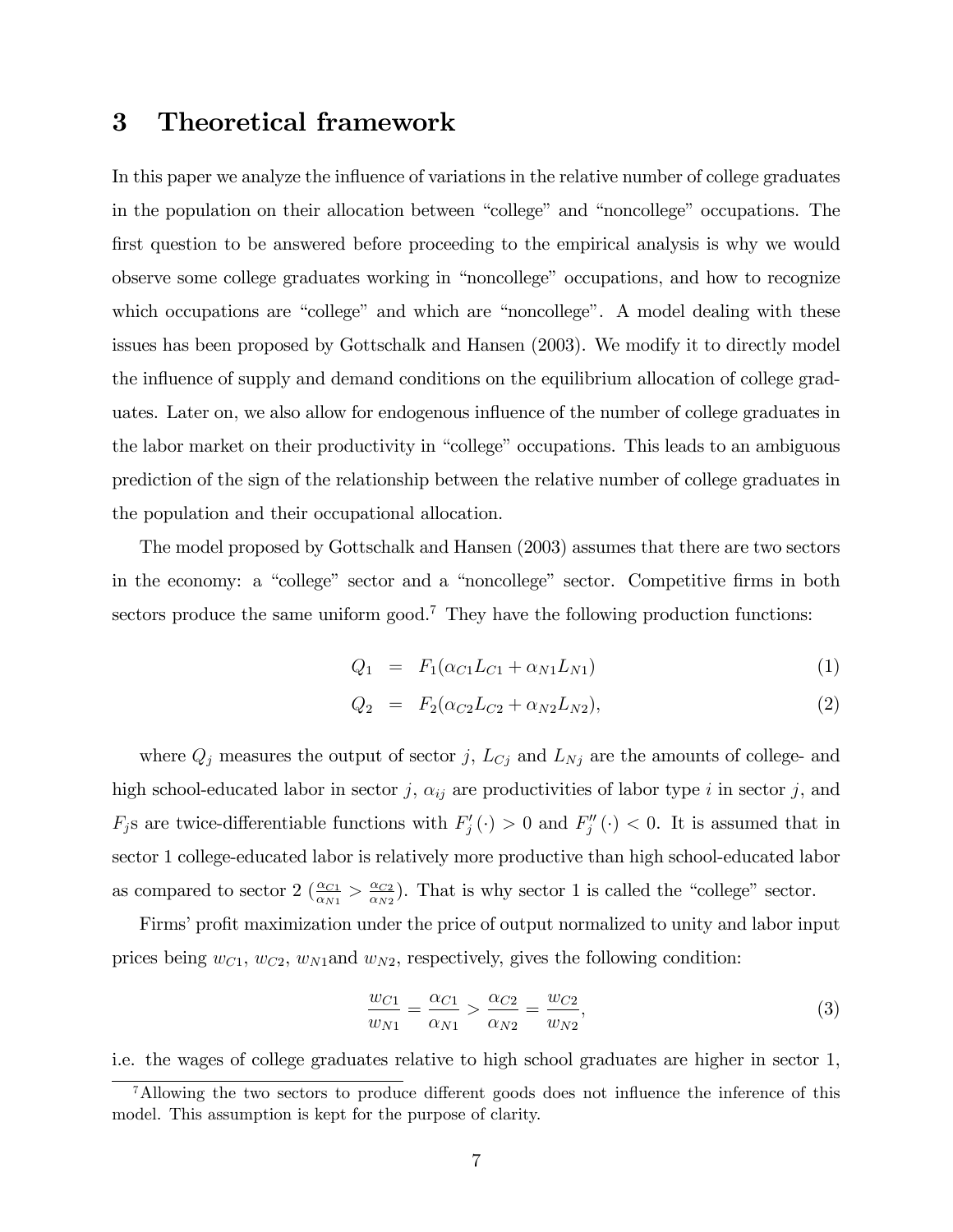the "college" sector. This property will be further used to distinguish between "college" and "noncollege" occupations.

To complete the model, we modify the supply functions of different labor types to both sectors proposed by Gottschalk and Hansen (2003). Like these authors, we assume that workers in a pool of all college and high school graduates decide to work in either sector ìbased on their heterogenous preferences and the relative wages available to them across sectors" (p. 5). On top of that, however, we specify the relationship between the total number of college and high school graduates in the labor market and the sector-specific supply functions, which is not explicitly shown in the original model.<sup>8</sup> The authors do not need to model this because they do not analyze the relationship between the structure of the labor force and the allocation of workers across occupations. In our version of the model it is assumed that the total supply of a given labor type to a given sector is a proportion of all workers of this type in the population. This allows for direct analysis of the influence of changes in the structure of the labor force on the market equilibrium. The assumed supply functions are the following:

$$
\ln\left(\frac{L_{C1}^S}{L_C}\right) = \lambda_C + \beta_C \ln\left(\frac{w_{C1}}{w_{C2}}\right)
$$
\n(4)

$$
L_{C2}^S = L_C - L_{C1}^S \tag{5}
$$

$$
\ln\left(\frac{L_{N1}^S}{L_N}\right) = \lambda_N + \beta_N \ln\left(\frac{w_{N1}}{w_{N2}}\right) \tag{6}
$$

$$
L_{N2}^{S} = L_N - L_{N1}^{S},\tag{7}
$$

where  $L_C$  and  $L_N$  are the total numbers of college and high school graduates in the labor market, and  $\beta_i$  and  $\lambda_i$  are the aggregate preference parameters of workers of type  $i.$ 

Together, equations  $(3)^9$  and  $(4)$  -  $(7)$  define the equilibrium allocation and wages of college and high school graduates among the two sectors. An important property of this model

<sup>&</sup>lt;sup>8</sup>The supply functions of college and high school graduates to the "college" sector used by Gottschalk and Hansen (2003) are the following:  $L_{C1}^S = \lambda_C + \beta_C \frac{w_{C1}}{w_{C2}}$  $\frac{w_{C1}}{w_{C2}}$  and  $L_{N1}^S = \lambda_N + \beta_N \frac{w_{N1}}{w_{N2}}$  $\frac{w_{N1}}{w_{N2}}.$ Note that they do not explicitly account for the total amount of college- and high school-educated labor in the economy.

<sup>&</sup>lt;sup>9</sup>Equation (3) actually consists of 4 equations:  $w_{C1} = \alpha_{C1} F_1'(L_1)$ ,  $w_{N1} = \alpha_{N1} F_1'(L_1)$ ,  $w_{C2} =$  $\alpha_{C2}F'_2(L_2)$ , and  $w_{N2} = \alpha_{N2}F'_2(L_2)$ , where  $L_1 = \alpha_{C1}L_{C1} + \alpha_{N1}L_{N1}$  is the total labor aggregate used in sector 1 and  $L_2 = \alpha_{C2}L_{C2} + \alpha_{N2}L_{N2}$  is the total labor aggregate used in sector 2.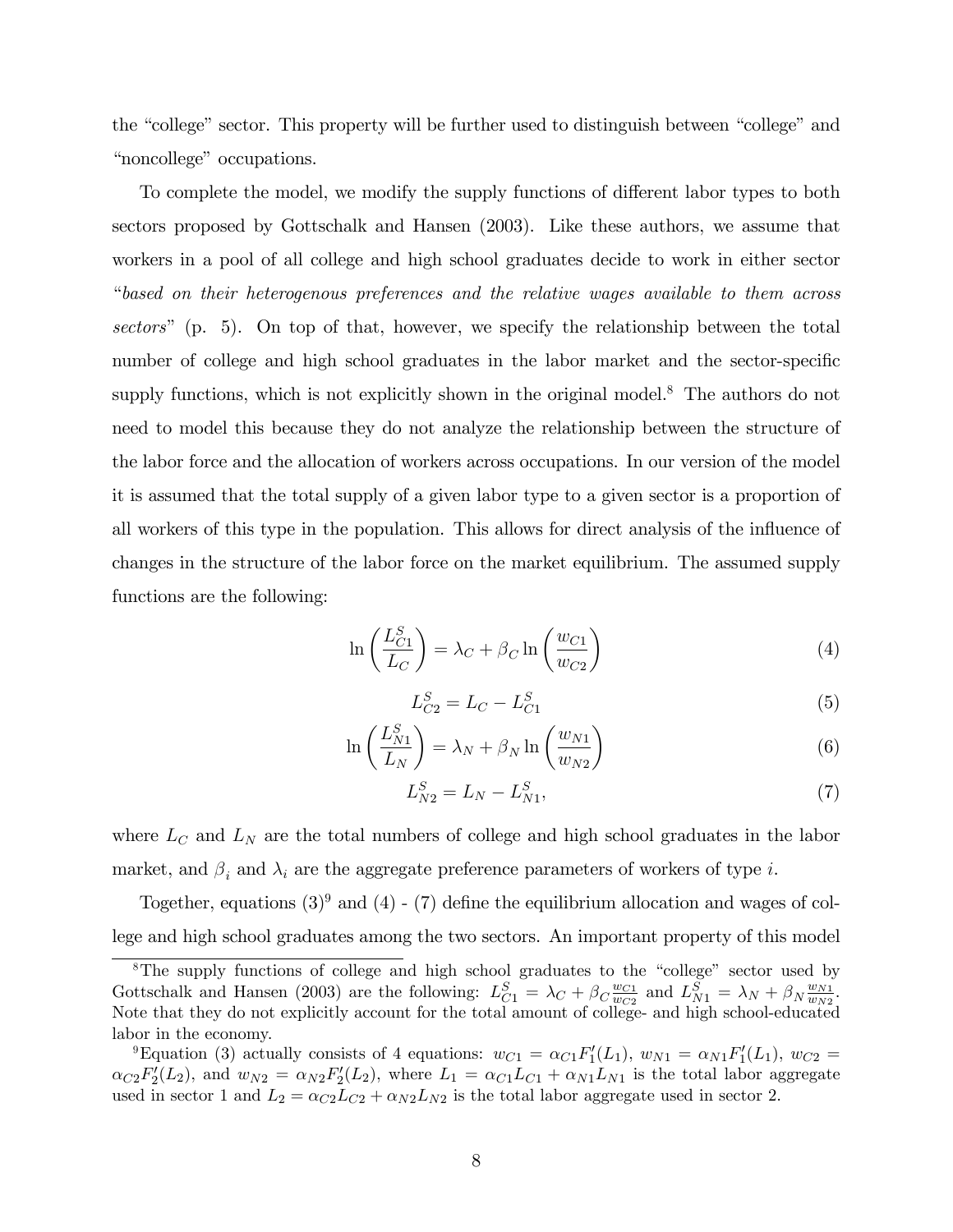is that in equilibrium there are some college-educated workers employed in both sectors. This study concentrates on the fraction of college graduates working in the "noncollege" sector, which is defined as

$$
\pi_C \equiv \frac{L_{C2}}{L_C}.\tag{8}
$$

The main advantage of the proposed model is that it directly captures the influence of the supply conditions (the total amount of each labor type in the economy,  $L_i$ ) and demand conditions (labor productivities,  $\alpha_{ij}$ ) on the equilibrium fraction of college graduates working in the "noncollege" sector  $(\pi_C^*)$ .

$$
\pi_C^* \equiv 1 - \frac{L_{C1}^*}{L_C} = f(L_C, L_N, \alpha_{C1}, \alpha_{N1}, \alpha_{C2}, \alpha_{N2}).
$$
\n(9)

To understand the forces influencing the occupational allocation of college graduates, let us analyze how the equilibrium fraction of college graduates working in the "noncollege" sector reacts to the shifts in supply- and demand-characterizing variables, i.e. the structure of the labor market  $\left(\frac{L_C}{L_N + L_C}\right)$  and the extent of the skill bias of technology  $\left(\frac{\alpha_{C_1}}{\alpha_{N_1}}\right)$ .

First, we analyze how the equilibrium allocation changes when the skill-biased technological change (SBTC) happens in the "college" sector, i.e., when  $\frac{\alpha_{C1}}{\alpha_{N1}}$  grows and all other variables are kept unchanged. This change should increase wages offered by firms in the ìcollegeî sector to college graduates (demand for college graduates in sector 1 shifts up). Higher wages attract more college graduates to the "college" sector, as described by equation (4). This, in turn, lowers a bit their wages in sector 1 and increases their wages in sector 2. Finally, wages adjust in such a way that no more workers want to change jobs. The new equilibrium is characterized by higher wages for college graduates in both sectors, but wages in sector 1 increase more as compared to the initial level. This makes the new  $\frac{w_{C1}^*}{w_{C2}^*}$  higher than the initial one and thus the new  $\pi_C^*$  lower than the initial one. To sum up,

$$
\frac{\partial \pi_C^*}{\partial (\alpha_{C1}/\alpha_{N1})} < 0. \tag{10}
$$

Next, let us analyze what happens when the relative stock of college graduates in the labor market  $(\frac{L_C}{L_N + L_C})$  increases, which is a result of growth in  $L_C$  and a related fall in  $L_N$ . This change results in an upward shift in the supply of college graduates and a downward shift in the supply of high school graduates to both sectors, as shown by equations (4) and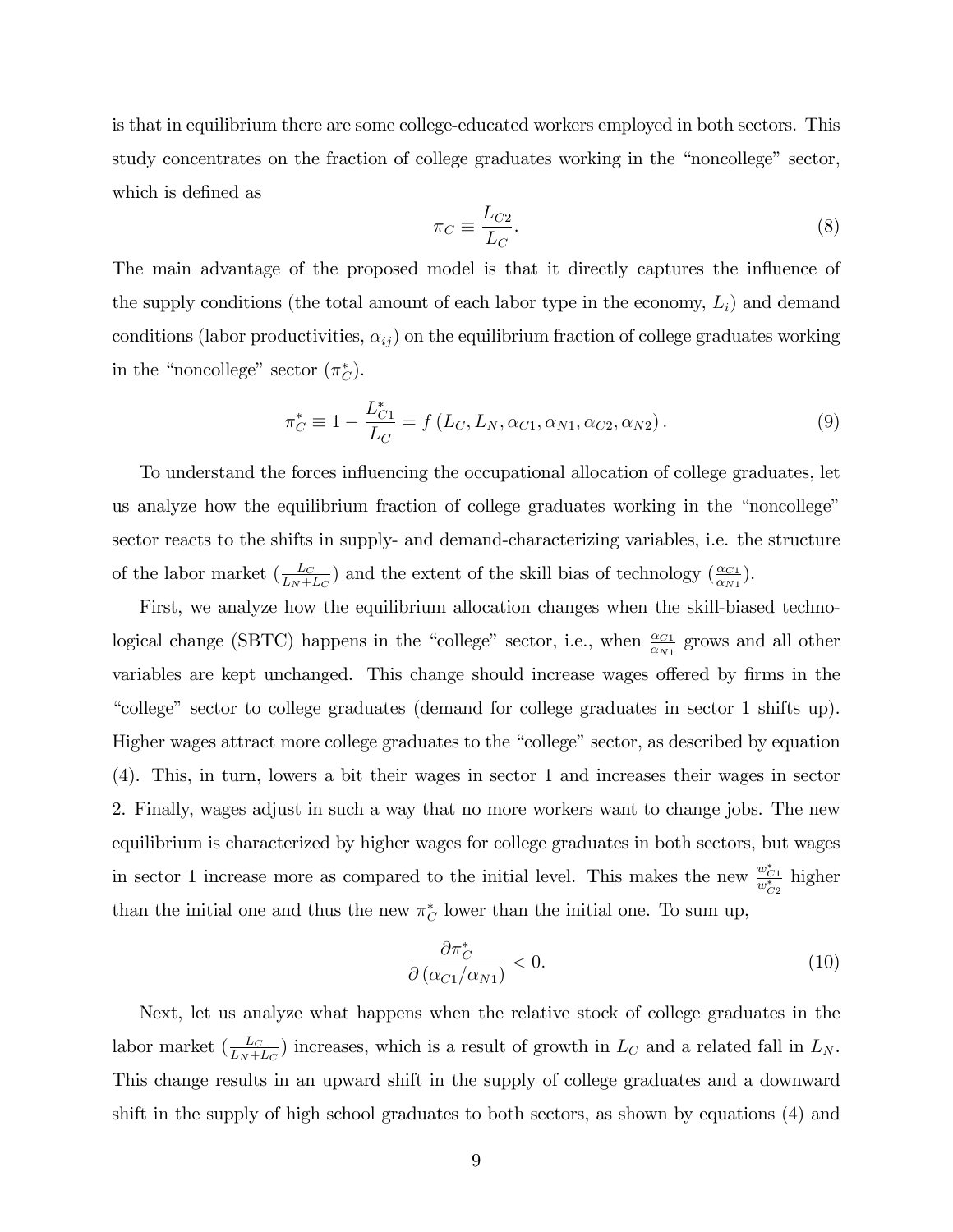$(6)$ . As a result, wages of all labor types in the "college" sector fall. In the "noncollege" sector wages fall as well, but less dramatically, as long as  $\frac{\alpha_{C2}}{\alpha_{N2}} \geq 1$ . If  $\frac{\alpha_{C2}}{\alpha_{N2}} < 1$ , wages in sector 2 may actually rise. In any case, the ratio  $\frac{w_{C1}}{w_{C2}}$  falls and some workers reallocate from the "college" to the "noncollege" sector. This, in turn, lowers a bit wages in sector 2 and increases them in sector 1 (but not above the initial level) so that ultimately nobody wants to change jobs. The new equilibrium is characterized by lower wages for college graduates in both sectors, but wages in sector 1 decrease more as compared to the initial level. This makes the new  $\frac{w_{C_1}^*}{w_{C_2}^*}$  lower than the initial one and thus the new  $\pi_C^*$  higher than the initial one. To sum up,

$$
\frac{\partial \pi_C^*}{\partial \left(\frac{L_C}{L_N + L_C}\right)} > 0. \tag{11}
$$

The above analysis leads to the following formulation of the relationship between the relative supply of college graduates to the labor market and the fraction of them working in "noncollege" occupations:

$$
\pi_C^* = f\left(\frac{L_C}{L_N + L_C}, \frac{\alpha_{C1}}{\alpha_{N1}}, other factors\right). \tag{12}
$$

Assuming that the relationship is approximately linear<sup>10</sup> and other factors vary randomly, it can be written it in the following form:

$$
\pi_C^* = \gamma_0 + \gamma_1 \frac{L_C}{L_N + L_C} + \gamma_2 \frac{\alpha_{C1}}{\alpha_{N1}} + \varepsilon,\tag{13}
$$

where  $\gamma_1 > 0$  and  $\gamma_2 < 0$ , as derived.

According to the model presented above, the relationship between  $\frac{L_C}{L_N + L_C}$  and  $\pi_C^*$  is positive. However, this model does not take into account the endogenous influence of the labor force structure on college graduates' productivity in "college" occupations. Let us now introduce endogeneity (also known as productivity spillover) into the model to show that it can alter the relationship. A general representation of productivity spillovers commonly used in the literature is in the form of productivity being an increasing function of aggregate skills (e.g., Acemoglu and Angrist 2000, Moretti 2004). In this paper we use a simple linear

 $10$ The model outlined in this section has no closed form solution. Therefore, we have to approximate its functional form.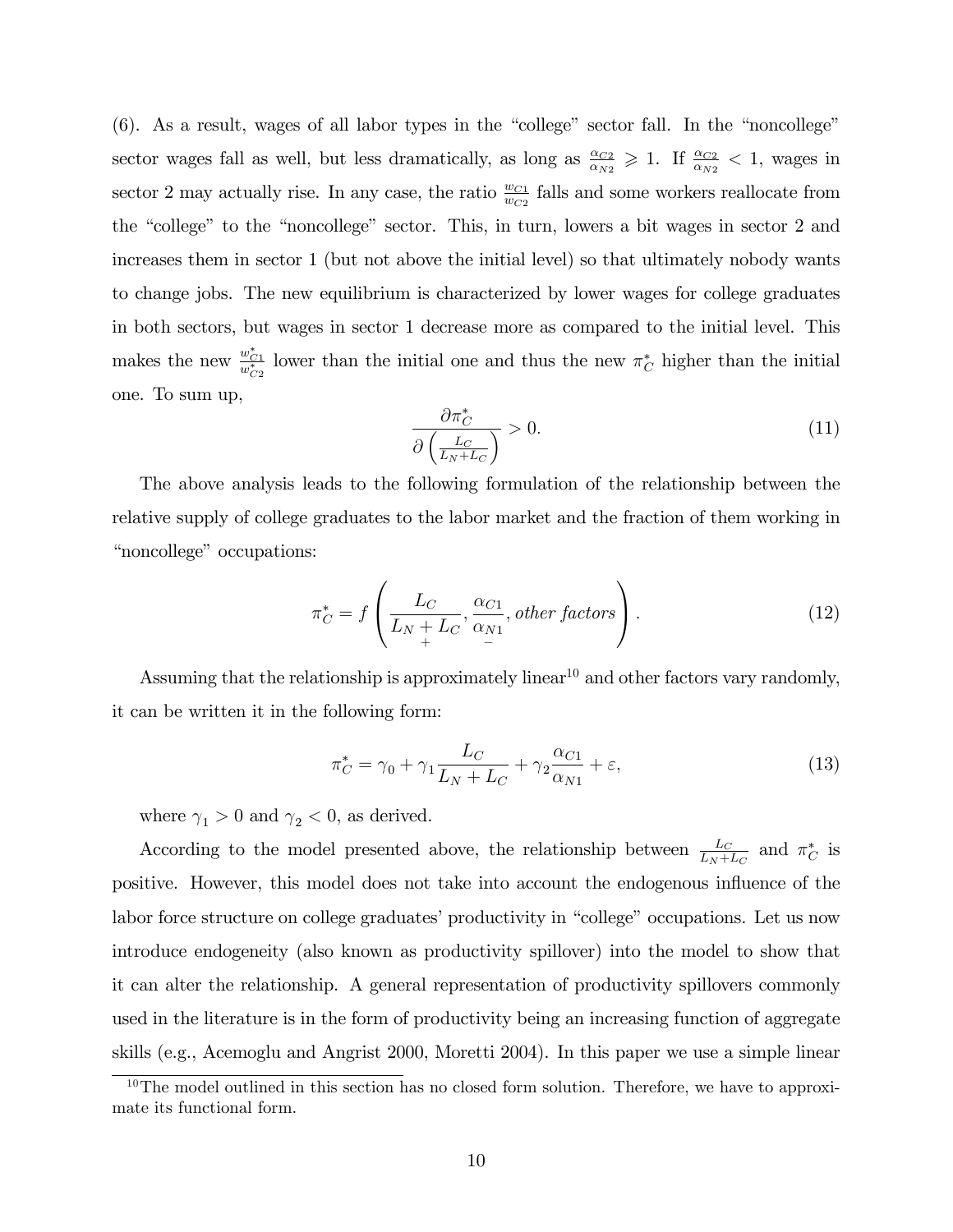relationship:

$$
\frac{\alpha_{C1}}{\alpha_{N1}} = \alpha + \delta \frac{L_C}{L_N + L_C},\tag{14}
$$

where  $\delta \geq 0$  ( $\delta = 0$  implies no spillovers and  $\delta > 0$  implies the existence of positive productivity spillovers). Incorporating this into equation (13), we get:

$$
\pi_C^* = \gamma_0 + \underbrace{(\gamma_1 + \gamma_2 \delta)}_{\theta} \underbrace{L_C}_{L_N + L_C} + \gamma_2 \cdot \alpha + \varepsilon. \tag{15}
$$

When allowing for productivity spillovers from a high concentration of skills, the sign of the relationship between the relative supply of college graduates and the fraction of them working in "noncollege" occupations is not clearly predicted by the model. If the direct effect  $(\gamma_1)$  is stronger than the spillover effect  $(\gamma_2 \delta)$ , the overall relationship is negative; however, if the spillover effect is strong enough to compensate for the direct effect, the overall relationship is positive. The goal of this paper is to estimate the parameter  $\theta_1 \equiv \gamma_1 + \gamma_2 \delta$  to determine whether positive or negative effects prevail in the influence of the relative stock of college graduates on their allocation across occupations.

Before proceeding to the empirical analysis, let us discuss the assumptions behind the model and the limitations implied by them. First of all, it is important to acknowledge that the above model describes a single closed economy. One should be careful when applying it to compare districts within one country if workers and firms are mobile. In the context of the Central European countries, however, mobility of labor is limited. As shown by or Fidrmuc (2004) for the Visegrad countries or Cseres-Gergely (2002) for Hungary and Gebicka (2010) for the Czech Republic, workers tend to stay in the district where they graduated. Additionally, there are other factors than labor availability influencing firms' decisions to locate in a given district, and thus firm mobility does not fully compensate cross-district differences in the labor force structure. This allows us to treat districts as separate labor markets and use equation (15) to analyze the cross-district relationship between the relative supply of labor and the fraction of college graduates working in "noncollege" occupations.

Second, the assumption of workersí heterogeneous preferences towards job attributes could be questioned. While this is the only approach used in this line of literature, one could come up with alternative explanations for why we observe college graduates in both "college" and "noncollege" occupations. Workers might have heterogeneous ability to use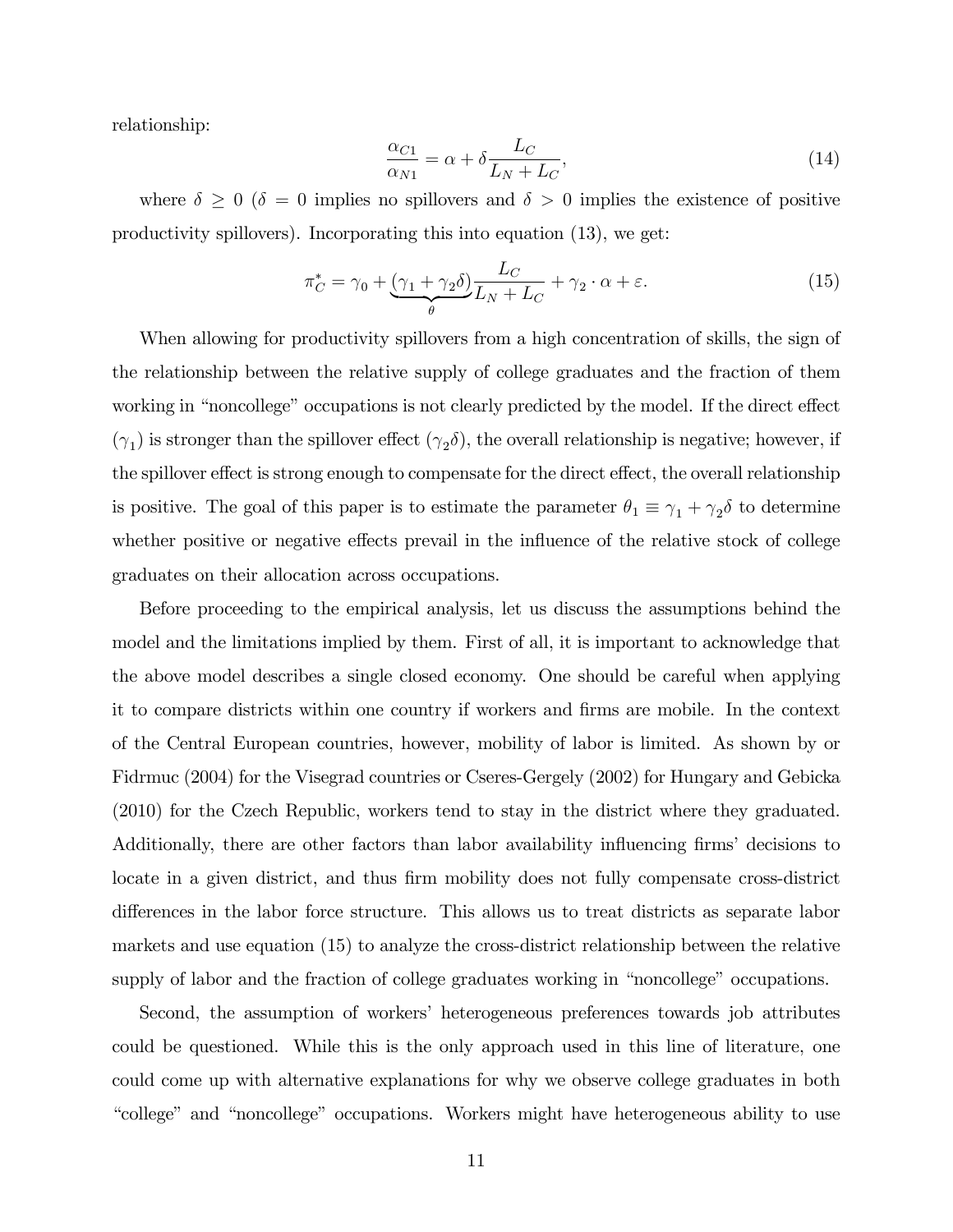college-gained skills, and "college" firms employ only those with high enough ability. Alternatively, the amount of capital complementing college-educated workers might be limited, which sanctions the number of college graduates who can be employed in "college" occupations. Discussion of these models is not within the scope of this paper. Let us note, however, that each of the alternative explanations supports the prediction of the model used to classify occupations, i.e. that relative wages of college to high school graduates are higher in the ìcollegeî sector (see the earlier version of this paper: Gebicka 2010). We base the analysis on the Gottschalk and Hansen (2003) model to be consistent with the literature.

#### 4 Estimation Strategy

The theoretical model derived in the previous section serves as a baseline for analyzing the relationship between the relative stock of college graduates and the fraction of them working in "noncollege" occupations. Before formulating an econometric model based on these derivations, let us note that equation (15) accommodates an implicit assumption that the aggregate preference of workers, summarized by parameters  $\beta_C$ ,  $\beta_N$  and  $\lambda_C$ ,  $\lambda_N$ , are constant within and across districts. This is, however, a very unrealistic assumption. It can be argued that the composition of characteristics of individuals living in a given district influences their allocation across occupations through their preference parameters. If, for example, in a given district there are many females with a college education (who are, on average, less flexible in looking for employment), there might be a higher fraction of college graduates in "noncollege" occupations there. In order to account for such effects, we formulate an econometric model on the individual rather than on the aggregate level, i.e., we model the propensity of an individual college graduate to work in a "noncollege" occupation as a function of her characteristics and characteristics of the region where she lives, as shown in equation (16). This model can be thought of as a disaggregated version of equation (15).

$$
Prob(nocollege_{ikt}) = \gamma_0 + \mathbf{X}'_{ikt}\boldsymbol{\theta}_0 + \theta_1 \left(\frac{L_C}{L_N + L_C}\right)_{kt} + \mathbf{Y}'_{kt}\boldsymbol{\theta}_2 + \varepsilon_{ikt},
$$
(16)

where  $Prob(nocollege_{ikt})$  is an indicator whether a college graduate i in district k at time t is working in a "noncollege" occupation,  $\mathbf{X}'_{ikt}$  is a vector of individual characteristics such as the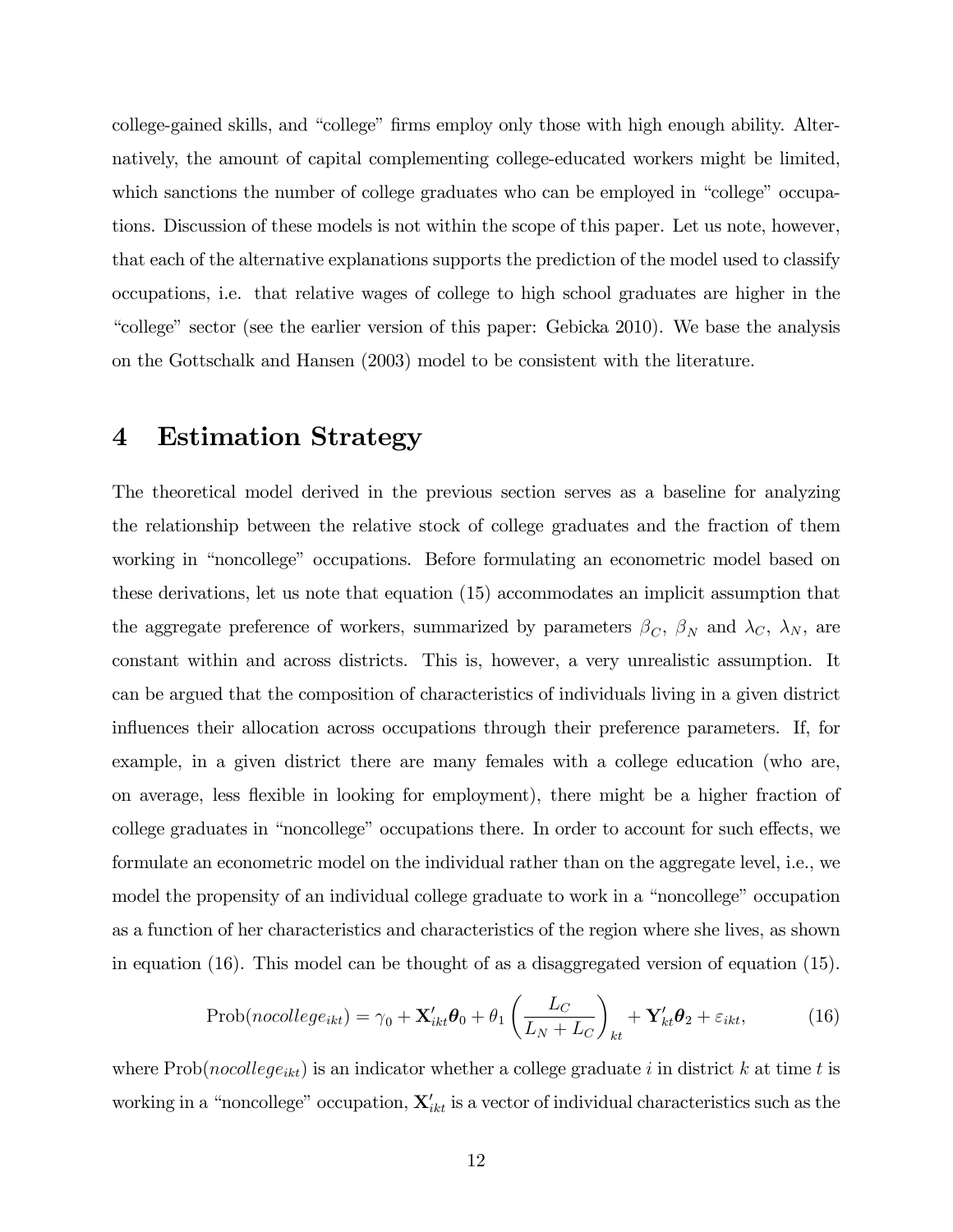worker's potential labor market experience (in years) and gender,  $\left(\frac{L_C}{L_M + L_C}\right)$  $L_N+L_C$  $\overline{ }$ is the relative  $\frac{1}{k}$ stock of college graduates in district k at time t,  $\mathbf{Y}_{kt}'$  is a vector of other year-district specific characteristics, and  $\varepsilon_{ikt}$  represents the individual, time and district specific unobservable determinants of college graduates' allocation across occupations. The parameter of main interest is  $\theta_1$ ; it describes the causal relationship between the relative number of college graduates in a district's population and their fraction working in "noncollege" occupations.<sup>11</sup>

The district specific characteristics in  $Y_{kt}$  include size measures such as the density of the district's population, and the logarithm of the district's labor force to account for assortative matching effects. It is generally accepted that in larger markets, workers and firms find each other more easily (Wheeler, 2001) and thus we could observe a lower fraction of college graduates working in "noncollege" occupations in large labor markets. We also control for the share of employment in the public sector because the individual level data used for estimations covers only employees from the commercial sector, while the public sector usually employs many college graduates, which can influence the district's equilibrium share of the highly educated.<sup>12</sup>

The source of identification used to estimate  $\theta_1$  is the variation in the fraction of highly educated adults across the NUTS-4 district populations and the simultaneous variation in the proportion of college graduates working in "noncollege" occupations in these districts. The identification is, however, complicated by the omitted variable problem. Some of the factors captured by the error term might bias the estimate of  $\hat{\theta}_1$  due to a correlation with the relative supply of college graduates. The major source of bias is the unobserved heterogeneity across districts, as well as over time, in the demand for labor.<sup>13</sup> Both time and

<sup>11</sup> Ideally, the above should be modeled as a choice between three alternatives: working in the "college" sector, working in the "noncollege" sector, and being unemployed. Unfortunately, the data set used in this paper does not contain information about the unemployed. Nevertheless, this is not an important issue in the case of the Czech Republic, where the unemployment rate of college graduates did not exceed 4.6% in any district over the 2000-2006 period.

<sup>&</sup>lt;sup>12</sup>We have also experimented with using real GDP per capita as an additional explanatory variable, but it appears to have no power in explaining the variation in the fraction of college graduates working in "noncollege" occupations.

<sup>&</sup>lt;sup>13</sup>An omitted variable bias might also result from workers sorting into districts according to their unobservable abilities. This could be addressed by controlling for workers' fixed effects. The data used in this study do have a repeated cross-section structure, which does not allow for this approach. Nevertheless, Moretti (2004) shows that omitted "individual characteristics are not a major source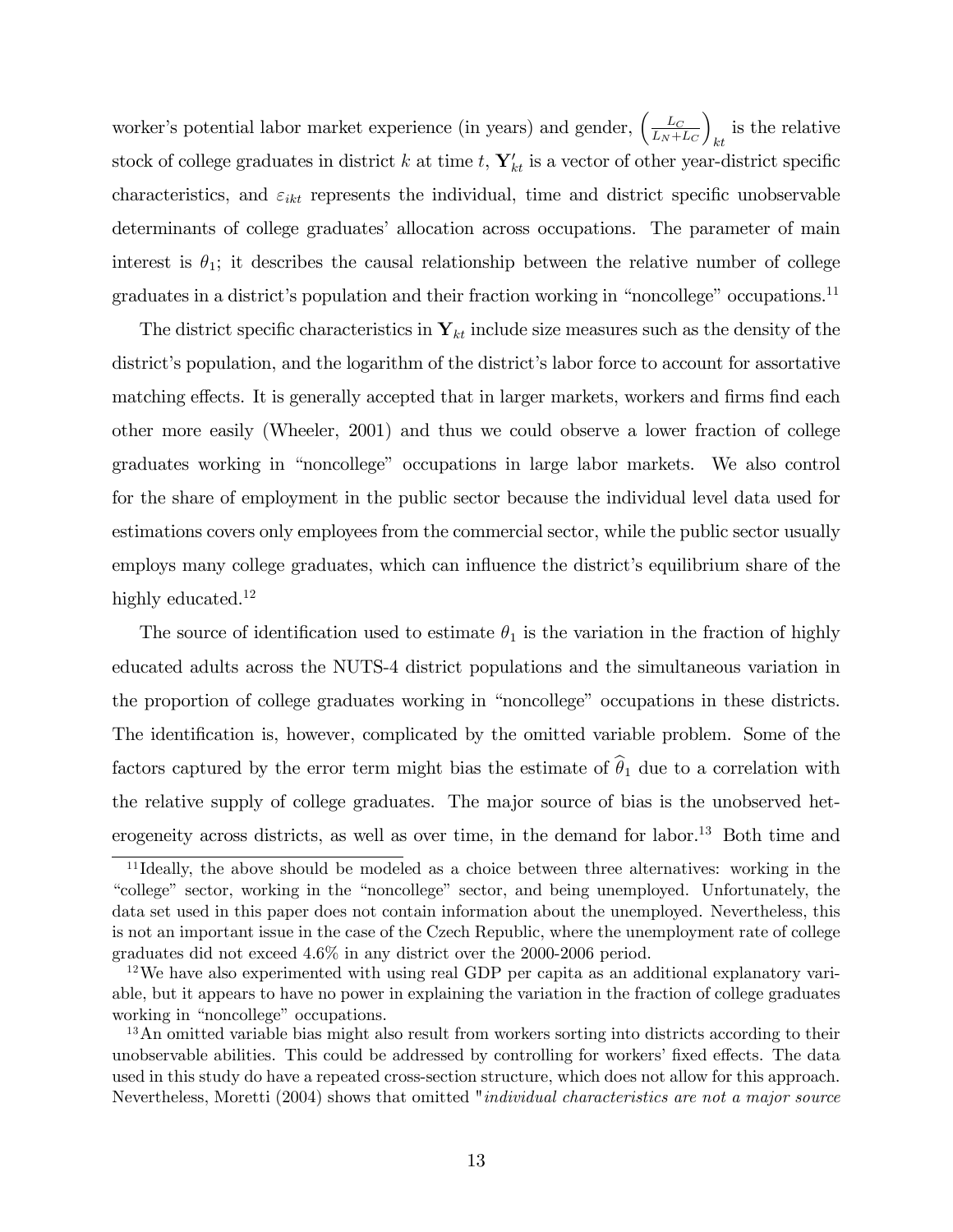district specific productivity shocks might partially drive the variation in the stock of college graduates. For example, the expansion of hi-tech industry in one district may attract highly educated workers to move there. In this case we expect  $cov(\varepsilon_{kt}, \frac{L_C}{L_N + L_C})$  $\frac{L_C}{L_N + L_C}$ <sub>kt</sub> $) > 0$  (i.e., positive productivity shocks induce a higher fraction of college graduates), thus the OLS estimates of the relationship from equation  $(16)$  would be biased downwards.<sup>14</sup> As the supply of college places in the Central European countries was to a great extent determined by public authorities, also another mechanism creating the correlation between the productivity shocks and district-specific supply of college graduates is possible. If the government decides to expand higher education in disadvantaged districts, we expect  $cov(\varepsilon_{kt}, \frac{L_C}{L_M})$  $\frac{L_C}{L_N + L_C}$ <sub>kt</sub> $)$  < 0 (i.e., negative productivity shocks induce a higher fraction of college graduates) and the OLS estimates of the relationship from equation (16) would be biased upwards.

Endogeneity of the fraction of the population with a college degree can be overcome in several ways. The first proposal is to use an instrument that predicts well the share of college graduates in a district's population but at the same time is uncorrelated with district specific productivity shocks. In the search for an instrumental variable we draw from Morettiís (2004) approach towards estimating the social returns to education. He proposes that the historical presence of a college be used as an instrument for the relative supply of college graduates. Another proposal is to work with a panel of districts and use a fixed effect estimation to difference out district specific unobservable factors.

Morettiís (2004) idea to use the historical presence of a college as an exogenous predictor of the variation in the stock of highly educated labor across districts can also be applied in the case of the Central European countries (e.g. Jurajda, 2004). Because of limited crossdistrict labor mobility, the number of college graduates in the district population is to a large extent driven by the presence of a college in this district. Additionally, the majority of public colleges in the Czech Republic and Hungary were established during communism, which makes their presence exogenous to current productivity shocks. Thus, the presence

of bias" (p. 176).

 $14A$  positive demand shock in the "college" sector makes more graduates work there and thus decreases  $\pi_{Ckt}^*$ . At the same time, it triggers growth in  $CollSh_{kt}$ . What we observe is a growth in the relative supply of college graduates and a decline in the fraction of them employed in "noncollege" occupations, which creates the impression of a negative relationship between these two.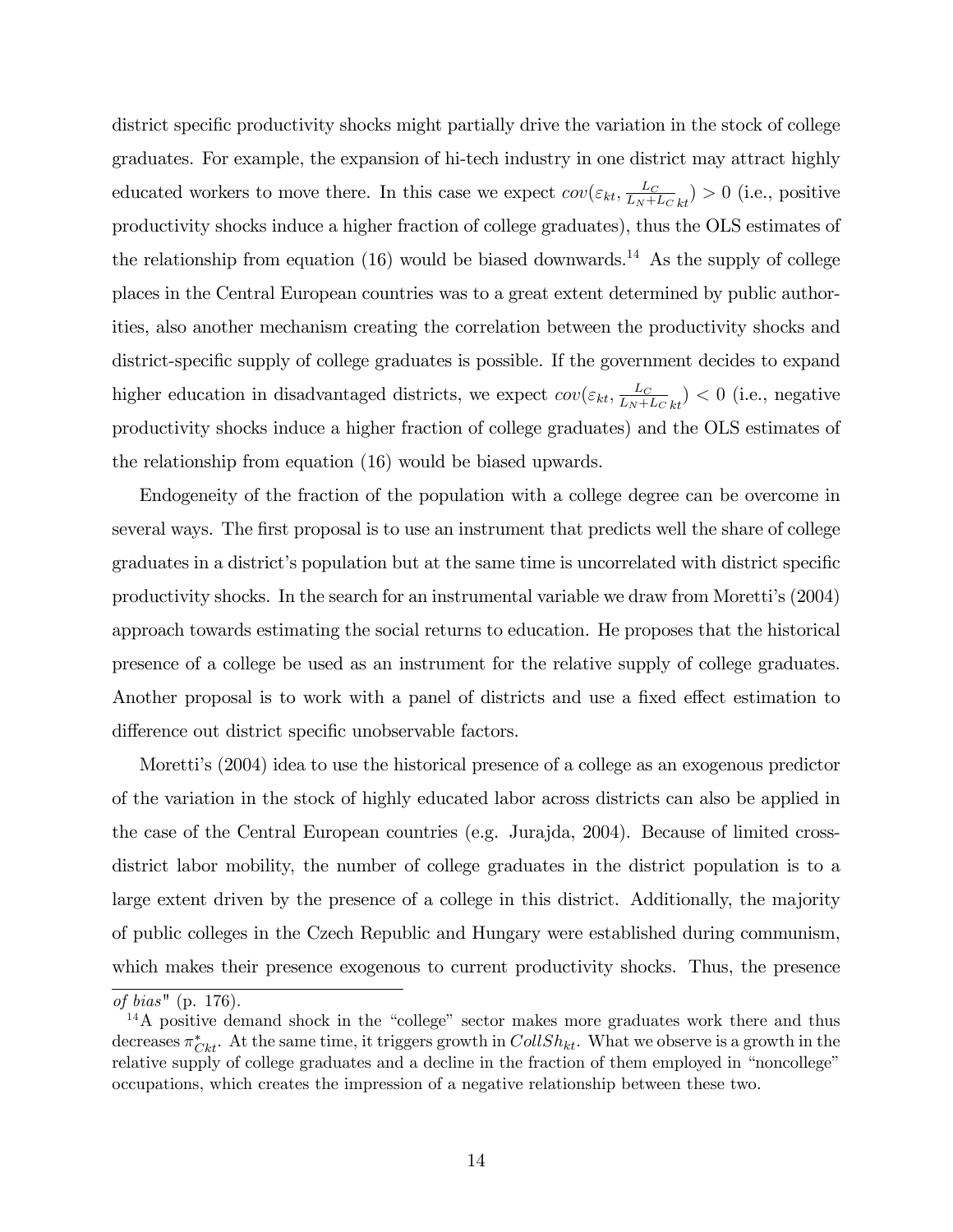and/or size of a college<sup>15</sup> in a district as of the end of communism might be a good candidate for an instrument predicting the current stock of college graduates across districts. Although some colleges opened in the 1950's and 1960's were tied to local industries, which casts some doubt on the exogeneity of such instrumental variables, the industrial structure of districts changed during the period of transition and the overall demand for labor has dropped during that time. That is why, while controlling for districts' industrial structure at the end of communism, we can safely use the chosen instruments.<sup>16</sup>

The size and presence of a college in a district as of the end of communism can be used as instruments only in the case of cross-sectional analysis because these instruments do not vary over time. When applying the instrumental variable approach, we are left with a variation in the relative amount of college graduates across districts that is due solely to the historical distribution of colleges and thus is uncorrelated with current district-specific productivity shocks. This should allow for identification of the unbiased cross-district relationship between the relative stock of college graduates and the fraction of them working in "noncollege" occupations.

## 5 Identifying "college" and "noncollege" occupations

In order to perform the estimations described above, we need to measure the fraction of college graduates employed in "noncollege" occupations. Thus, we need to classify all occupations where college graduates work into "college" and "noncollege" ones. In doing so we follow Gottschalk and Hansen's (2003) approach based on the model presented in Section ??. This approach exploits the property of the model described by inequality (3), i.e. that wages of college graduates relative to high school graduates are higher in sector  $1$ , the "college" sector. This can be further extended to the situation when there are many different occupations in each sector, but still it holds that in each "college" occupation, the relative productivity

 $15$ Size of the district's college as of the end of communism is defined as the fraction of the district population holding a college degree in 1991.

 $16$ Both presence of a college and size of a college in a district as of the end of communism are strong instruments (correlation with 2001 share of college graduates is 0.63 and 0.85, respectively). Additionally, Sargen's test of overidentifying restrictions suggests that, given the presence of a college in 1991 is exogenous to the model, its size is exogenous as well (p-value  $= 0.512$ ).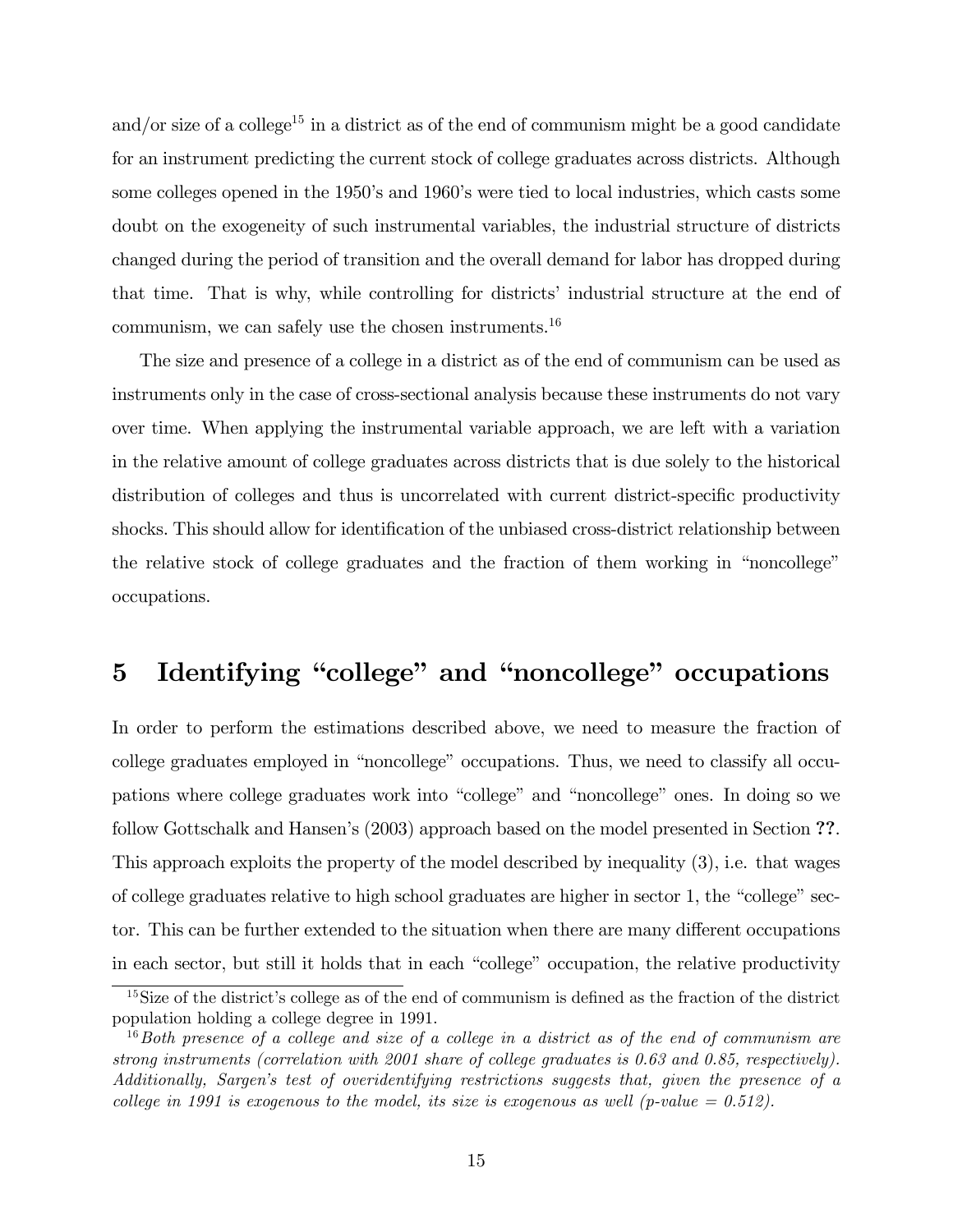of college graduates is higher than in each "noncollege" occupation. Consequently, also the relative wages of college graduates are higher in occupations from "college" sector than from "noncollege" sector.

Based on this model, we can distinguish between "college" and "noncollege" occupations once knowing the wage premium paid to college-educated workers over high school-educated workers in each occupation employing both worker types. Gottschalk and Hansen, who perform an occupational classification for the U.S., use a  $10\%$  college wage premium as a threshold, i.e., they classify an occupation as "college" when it pays at least  $10\%$  premium to highly educated workers.<sup>17</sup> This value, as they justify it, is a bit higher than the lowest estimate of the overall college wage premium in the U.S. as estimated by Katz and Murphy (1992). Taking into account that the overall college wage premium in the Central European countries is significantly higher than in the U.S., we use a higher threshold  $(15\%)$ . Nevertheless, as presented in the next section, the qualitative results are insensitive to the chosen threshold.

Occupations where one type of workers strongly prevails are classified automatically. Gottschalk and Hansen propose to call occupations where more than 90% of workers have higher education as "college" ones. Due to a low fraction of college graduates in the Central European labor market, we lower this threshold to 85%. Additionally, we classify occupations where more than  $95\%$  of workers have a high school diploma as "noncollege" occupations.

The procedure of classifying occupations can be described in the following way. For each 3-digit occupation where college graduates constitute between 5% and 85% of all employees, we estimate the following wage equation:

$$
\log w_{ik} = \beta_{0k} + \beta_{1k} \cdot exp_i + \beta_{2k} \cdot exp_i^2 + \beta_{3k} \cdot female_i + \phi_k \cdot coll_i + \varepsilon_{ik},\tag{17}
$$

where  $\log w_{ik}$  is the logarithm of hourly wage received by an individual worker i in occupation k,  $exp_i$  and  $exp_i^2$  are each worker's potential labor market experience (in years) and its square,  $female_i$  is a dummy variable indicating a worker's gender and  $coll_i$  is a

<sup>&</sup>lt;sup>17</sup>The same threshold is used by Cardoso (2007) for analysing the Portugese situation and by Grazier et al. (2008) for analysing the British labor market.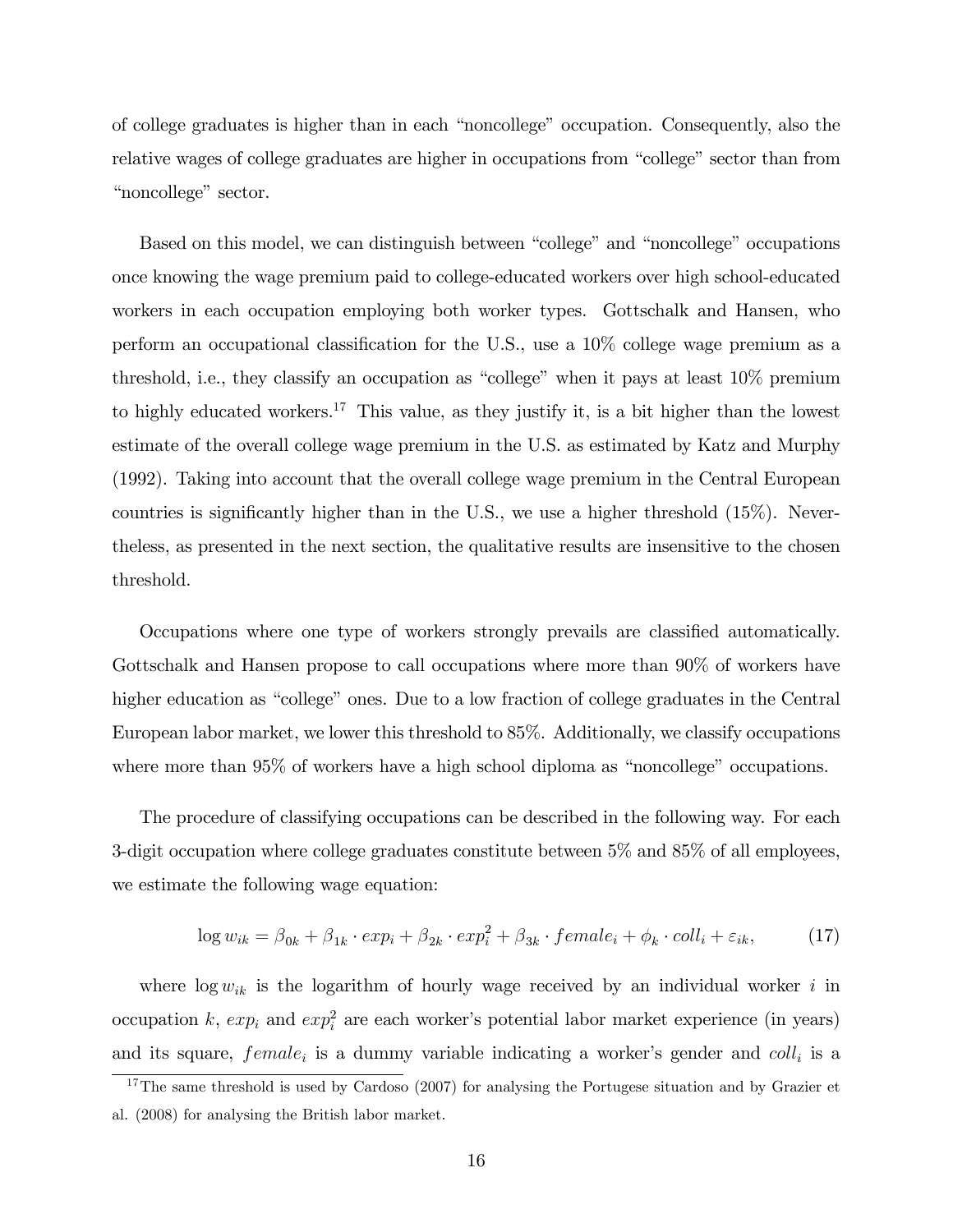dummy variable equal to 1 if worker has a college degree and 0 otherwise.<sup>18</sup> This is a standard Mincerian regression used widely in the literature for identification of returns to different workers characteristics. The parameter used for classification of occupations is  $\phi_k$ , the college wage premium. Occupations for which the hypothesis that  $\widehat{\phi_k} > threshold$  (where threshold is initially set at  $(0.15)$  can not be rejected are classified as "college" ones. Those for which this hypothesis is rejected are classified as "noncollege". Finally, the occupations where more than 85% of employees are college graduates are classified as "college" occupations and those where less than  $5\%$  of employees are college graduates are classified as "noncollege" occupations.

# 6 Estimation of the influence of college supply on allocation of college graduates across occupations.

#### 6.1 Data description

For the purpose of the empirical analysis we use linked employee-employer data (LEED) from the Czech Republic, Hungary, and Slovakia. The Czech and Slovak national employer surveys, called Information System on Average Earnings (ISAE), contain data on a representative sample of over  $3500$  (1500) firms with more than 10 employees. This results in about 1.3 (0.5) million worker level observations a year in the Czech (Slovak) Republic. The Hungarian Wage and Employment Survey (WES) investigates all tax-paying legal entities with double-sided balance sheets that employ at least 10 employees. Nevertheless, individual workers are selected into the sample based on their date of birth: production workers are included if their birth date falls on either the 5th or the 15th of any month, and non-production workers if it falls on the 5th, 10th, or 15th of a month. This results in about 150 thousand worker level observations a year for Hungary.

Both the ISAEís and WES databases include detailed demographic information for workers, as well as variables describing the size and location of the firm where they are employed.

 $18$ The sample used for classification of occupations contains all college and high school educated workers not older than 35. The sample choice is discussed in more detail in the next section.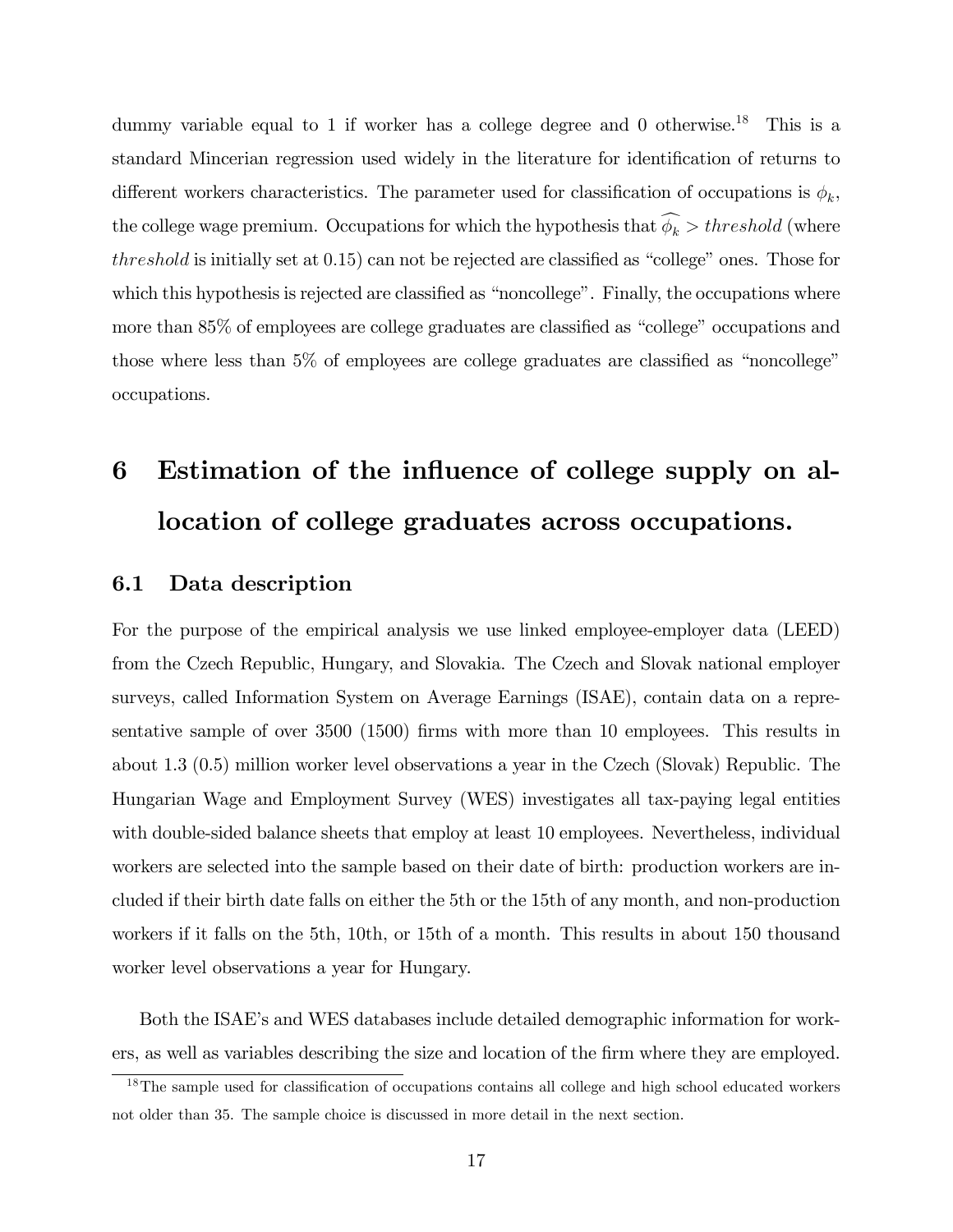Worker variables include gender, age, highest education level, and occupation. We run our analysis using samples of workers belonging in two education groups: college and high school graduates. Occupations in which they are employed are defined at the  $3$  digit level.<sup>19</sup> For the purposes of our estimation, occupations with a very small number of observations were merged based on their definitions to give categories with at least 70 workers. The wage measure used in the Czech and Slovak samples is the hourly wage which is defined as the average pay per hour during the Örst quarter of a year; while in the Hungarian sample we use the net monthly wage of each worker, calculated from the monthly base wage and the previous year's additional benefits and bonuses. As the Hungarian dataset contains only full-time workers, the wage measures should be comparable.

The data on the 2001 and 199 (1990) educational composition of the population for each NUTS4<sup>20</sup> district come from national Censuses and were provided by the respective statistical o¢ ces. In the Czech and Slovak Republics there are about 70 NUTS4 districts. Hungary is divided into 173 NUTS4 districts that were merged based on geographical locations into 60 larger districts in order to ensure adequate sample size in each district.

#### 6.2 Cross-sectional Estimation at the District Level

This section presents the estimates of the relationship between the relative number of college graduates in the population and the probability of college graduates to work in "noncollege" occupations, as described by equation (16). As shown in Table 1, this analysis supplies some evidence that the productivity spillover from a high concentration of skills is strong enough to create improved employment possibilities for college graduates in districts where their stock is relatively high. The table reports the estimates of  $\theta_1$  obtained using different models (OLS and IV), and two alternative thresholds for defining "college" occupations ( $10\%$  and  $15\%$ ).

<sup>&</sup>lt;sup>19</sup>Both in the Czech and Slovak datasets occupations are coded according to a local system (KAMZ) which follows the International Standard Classification of Occupations (ISCO). In the Hungarian dataset occupations are coded according to a FEOR system, which corresponds to ISCO only at the 1-digit level. Nevertheless, this system follows similar rules.

 $^{20}$ NUTS is the European Union's Nomenclature of Units for Territorial Statistics. Level 4 is the most detailed division into regions with less than 800 000 citizens each.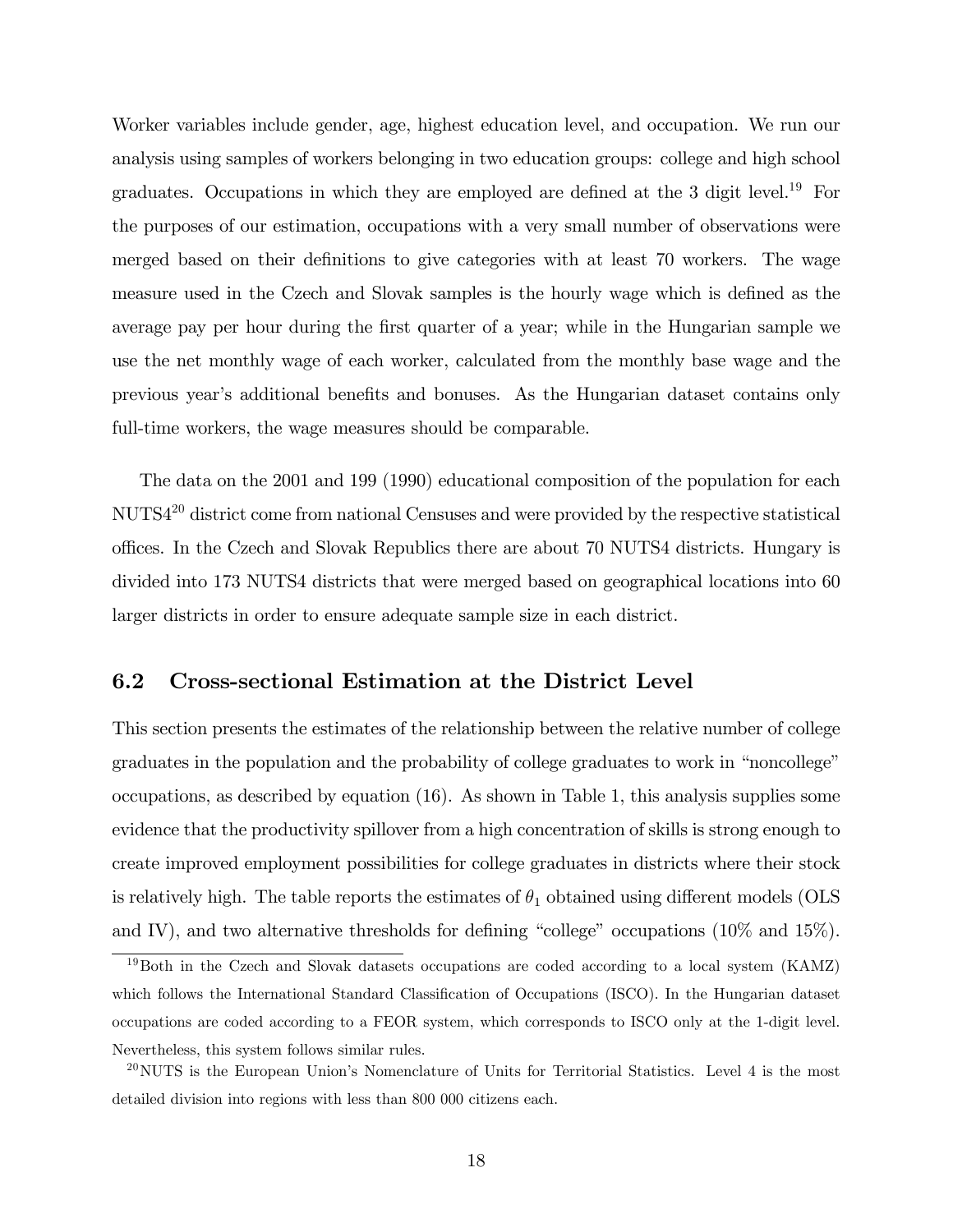The estimations are repeated with and without the capital cities districts because they are characterized by incomparably large share of college graduates in the local populations and high concentration of businesses.

|                  | <b>OLS</b>     |            |           | IV             |            |          |
|------------------|----------------|------------|-----------|----------------|------------|----------|
|                  | Czech Republic | Hungary    | Slovakia  | Czech Republic | Hungary    | Slovakia |
| $10\%$ threshold |                |            |           |                |            |          |
| with             | $-1.241**$     | $-0.495**$ | $-0.128*$ | $-0.890$       | $-0.628*$  | 0.017    |
| capital city     | (0.030)        | (0.030)    | (0.088)   | (0.150)        | (0.052)    | (0.437)  |
| excluding        | $-1.250**$     | $-0.528**$ | $-0.149*$ | $-0.897$       | $-0.688**$ | 0.016    |
| capital city     | (0.028)        | (0.025)    | (0.078)   | (0.146)        | (0.047)    | (0.382)  |
| $15\%$ threshold |                |            |           |                |            |          |
| with             | $-0.985*$      | $-0.471*$  | $-0.281$  | $-0.737$       | $-0.643*$  | 0.008    |
| capital city     | (0.065)        | (0.051)    | (0.101)   | (0.203)        | (0.055)    | (0.379)  |
| excluding        | $-0.994*$      | $-0.498**$ | $-0.285*$ | $-0.746$       | $-0.691*$  | $-0.069$ |
| capital city     | (0.065)        | (0.049)    | (0.085)   | (0.201)        | (0.055)    | (0.325)  |

Table 1: Determinants of the share of college graduates in "noncollege" occupations - using 15 percent threshold - across Czech districts in 2001

Notes: The dependent variable is individual young college graduate's probability of working in a noncollege occupation. CollShare is the 2001 share of college graduates in a respective district's young population; as an IV for this variable, we use the share of college graduates in district population as of the end of communism (1991 or 1990). Young workers are deÖned as being not older than 40. P-values are in parentheses.

Table 1 indicates that the estimates of the influence of the relative number of college graduates in a district population on the fraction of them working in "noncollege" occupations are significant and negative in all three countries when the OLS estimation method is applied. These results are, however, biased downwards due to the simultaneity in the determination of these two variables. Thus, we should expect the true relationship to be different. Indeed, when instrumenting the 2001 share of college graduates in the district population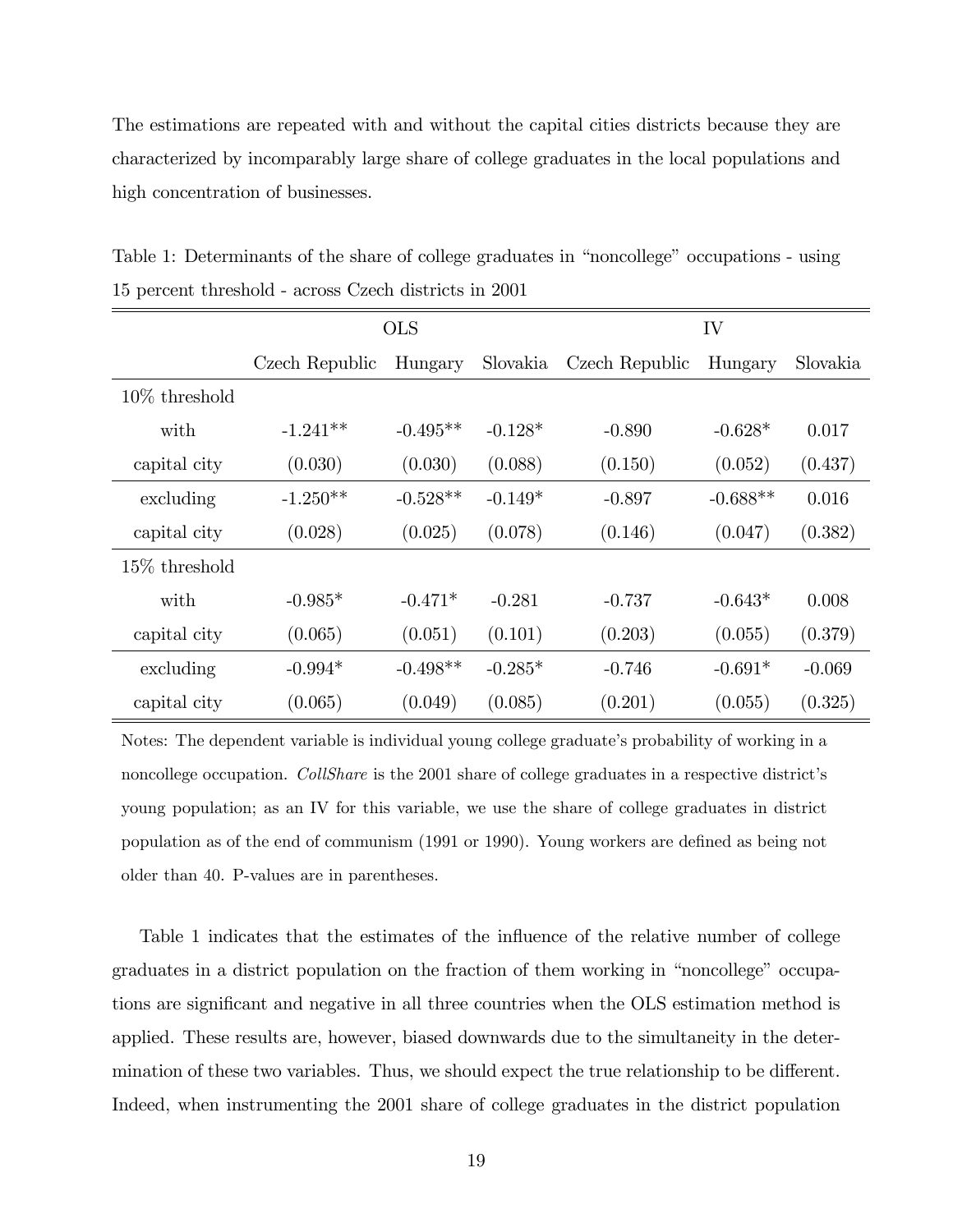with the same measure as of the end of communism, estimates closer to zero are obtained for the Czech and Slovak Republics, while more negative (and significant) estimates are obtained for Hungary. In the Czech Republic the relationship between the relative stock of college graduates in the district population and the fraction of them working in "noncollege" occupations is estimated to be different from zero with only  $85\%$  confidence and is not statistically different from zero at any reasonable confidence level in Slovakia. Nevertheless, it is not estimated to be positive, which would be the expected result when no spillover effects are present.<sup>21</sup> Actually, the economic significance of the coefficient by  $CollShare$  is quite strong  $-\alpha$  one percentage point increase in the share of college graduates in the local labor market is estimated to cause a 0.9 (0.6) percentage point decrease in the fraction of college graduates working in "noncollege" occupations in the Czech Republic (Hungary). This gives us some evidence to support the hypothesis that a larger number of college graduates attracts advanced technologies and in this way improves the situation of highly educated workers in the district labor market.

Let us note that instrumenting the 2001 share of college graduates in the district population with the same measure as of the end of communism in Hungary had opposite effects on the estimates of  $\theta_1$  than in the Czech and Slovak Republics. This could be the signal that the chosen instrument is not excluded from equation 16 for Hungary, for example because the relative productivity of college graduates became higher in regions which were initially rich in skilled labor. Alternatively, this result could be obtained in the situation when the OLS estimates are biased upwards for Hungary, which would be observed if the government decides to expand higher education in disadvantaged districts. Distinguishing between these two possibilities will be the next step of our research.

#### 7 Conclusion

In this study we argue that the fraction of college graduates employed in "noncollege" occupations offers a useful measure for investigating forces shaping the labor market. Analysis of

<sup>&</sup>lt;sup>21</sup>Recall that, according to equation (15),  $\delta_2 > 0$ . Thus a non-positive estimate of  $\theta_1 = \delta_1 + \delta_2$ implies that  $\delta_1 < 0$ , i.e. that the spillover effect exists.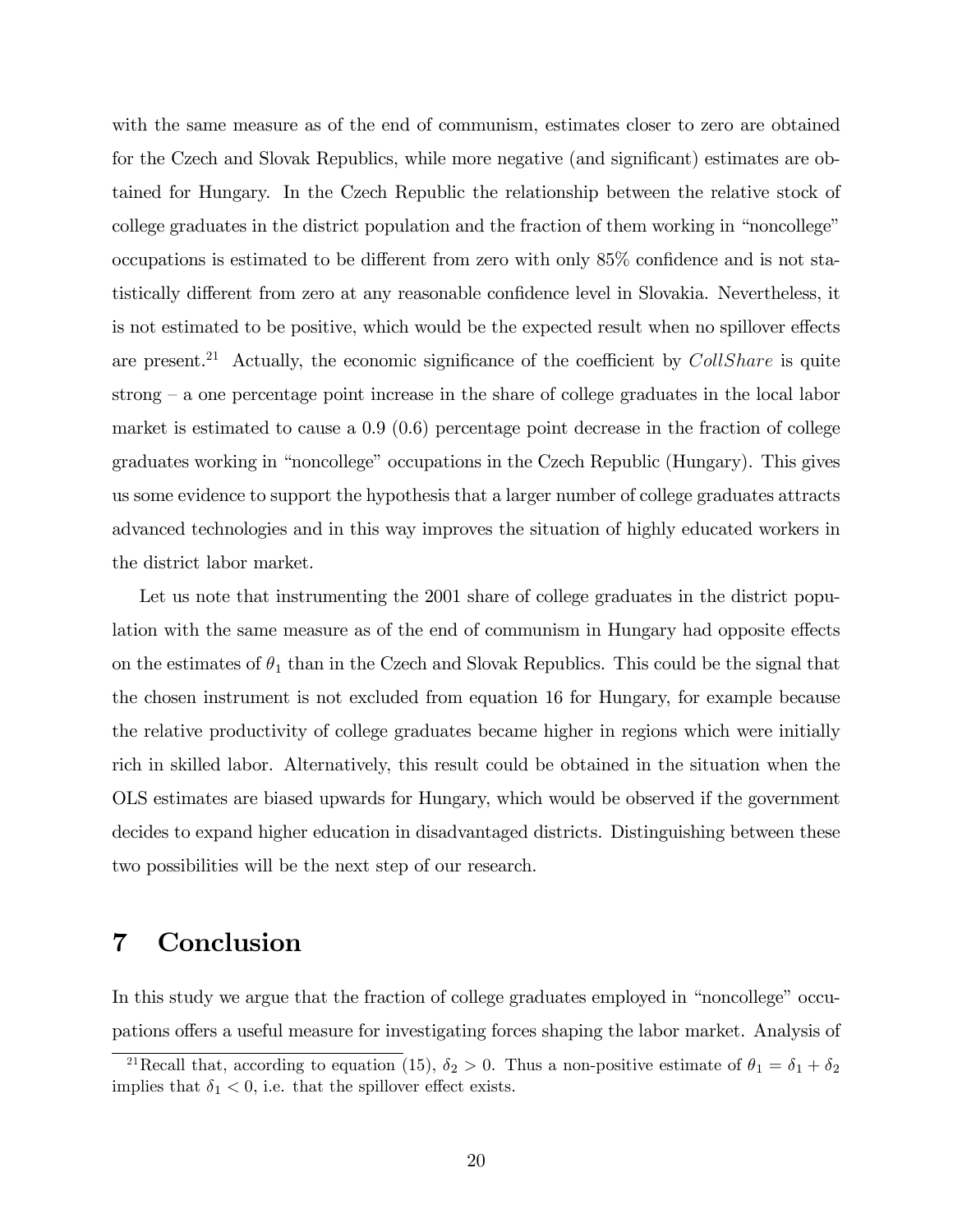the evolution of this measure over time in the U.S. (Gottschalk and Hansen 2003), Portugal (Cardoso 2007), UK (Grazier 2008)and the Czech Republic (Gebicka 2010) reveals a consistent pattern. In every country the fraction of college graduates employed in "noncollege" occupations has been decreasing over time despite a signiÖcant growth in the relative number of college educated workers in the labor market. This phenomenon could be driven by two forces: (1) exogenous technological shocks simultaneously triggering shifts in the demand for and supply of college graduates, or (2) a higher number of college graduates attracting advanced technologies and thus endogenously shifting the demand for skilled workers.

These forces are not mutually exclusive; most probably they act simultaneously. Nevertheless, from the policy point of view it is important to know how strong the endogenous effect is as compared to the exogenous effect. In the absence of the endogenous effect, college enrolments should reflect the trend in technological progress of the economy; while the existence of this effect implies that increasing the educational attainment of the local population could be used as a tool to attract advanced technologies and increase the skill bias of the economy.

Results presented in this paper confirm the presence of a negative influence of the number of skilled workers on the fraction of them working in "noncollege" occupations across NUTS-4 districts of the Central European countries. This is in line with the Öndings of Acemoglu (2003), who shows that a high supply of skilled labor shifts the skill bias of the local economy. Thus, the findings of this paper suggest that in the long run, districts should be able to positively stimulate their labor markets by providing higher education to a larger fraction of their population (explanation 2).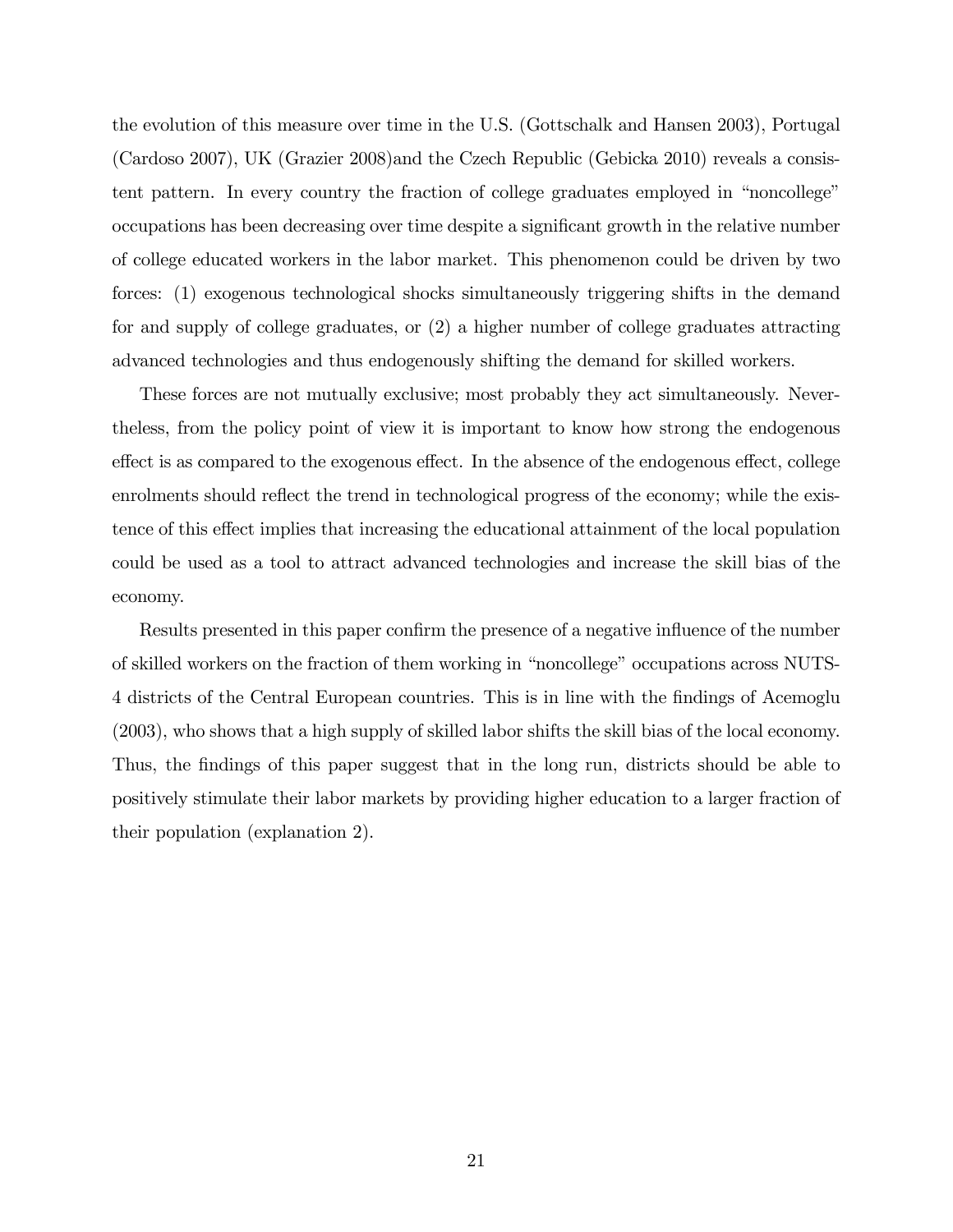#### References

- [1] Acemoglu D. (2002) Technical change, inequality, and the labor market, Journal of Economic Literature, 40(1): 7-72.
- [2] Acemoglu D. (2003) Patterns of skill premia, The Review of Economic Studies, 70(243):199- 230.
- [3] Acemoglu D., Angrist J. (2000) How large are human capital externalities? Evidence from compulsory schooling laws, NBER Macroeconomics Annual, MIT Press: Boston.
- [4] Bound J., Green J., Kezdi G., Turner S. (2004) Trade in university training: cross-state variation in the production and stock of college-educated labor, Journal of Econometrics, 121(1-2): 143-173.
- [5] Bound J., Johnson G. (1992) Changes in the structure of wages in 1980's: An evaluation of alternative explanations, American Economic Review, 82: 371-92.
- [6] Brunello G., Comi S., Lucifora C. (2000) The college wage gap in 10 European countries: Evidence from two cohorts, IZA Discussion Paper No. 228.
- [7] Card D., Lemieux T. (2001) Can falling supply explain the rising return to college for younger men? A cohort-based analysis, The Quarterly Journal of Economics, 116(2): 705-746.
- [8] Cardoso A.R. (2007) Jobs for young university graduates, Economic Letters, 94(2): 271-277.
- [9] Cseres-Gergely Z. (2002) Migration, migrants and the role of economic incentives to migrate in Hungary 1990-1999. Budapest, MTA-KTK.
- [10] Eurostat (2009) http://nui.epp.eurostat.ec.europa.eu/nui/show.do?dataset=lfsa\_pgaed&lang=en
- [11] Fidrmuc, J. (2004) Migration and regional adjustment to asymmetric shocks in transition economies, Journal of Comparative Economics, 32: 230–247.
- [12] Filer R., Jurajda S., Planovsky J. (1999) Education and wages in the Czech and Slovak Republics during transition, Labour Economics, 6(4): 581-593.
- [13] Flabbi L., Paternostro S., Tiongson E.R.(2008) Returns to education in the economic transition: A systematic assessment using comparable data, Economics of Education Review, 27(6): 724-740.
- [14] Fortin N.M. (2006) Higher education policies and the college wage premium: Cross-state evidence from the 1990's, American Economic Review, 96(4): 959-987.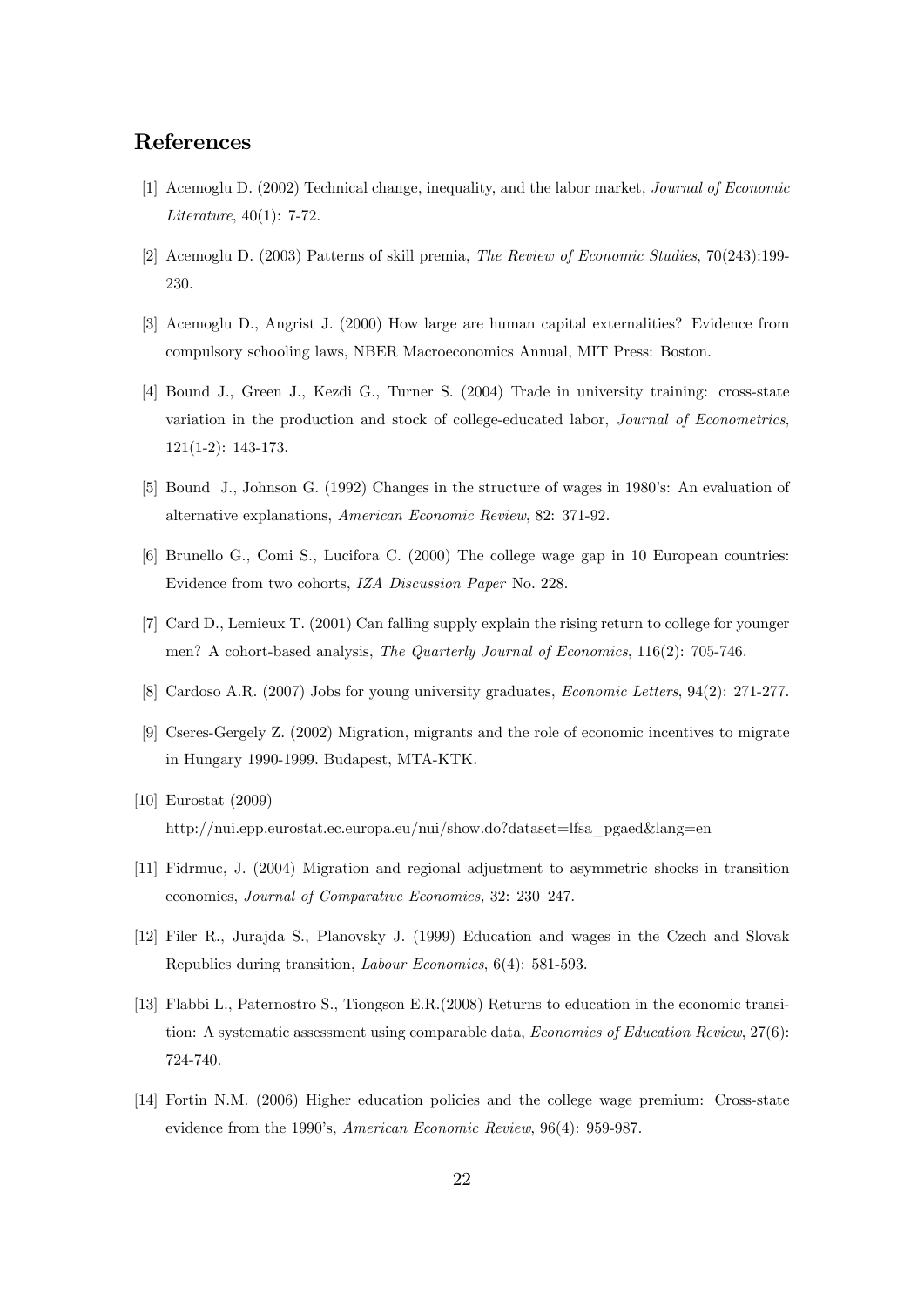- [15] Galasi P. (2005) Reallocation of Workers with the Higher Education Diploma 1994-2002, in K. Fazekas and G. Kezdi (eds.) "The Hungarian Labour Market Review and Analysis 2005", Budapest, Institute of Economics and Hungarian Employment Foundation: pp. 104-122.
- [16] Galasi P. (2007) Earnings of higher-education graduates: the role of education, type of education and under/over-education, in K. Fazekas and G. Kezdi (eds.) "The Hungarian Labour Market. Review and Analysis 2007", Budapest, Institute of Economics and Hungarian Employment Foundation: pp. 104-122
- [17] Gebicka B.  $(2010)$  College Degree Supply and Occupational Allocation of Graduates the Case of the Czech Republic, CERGE-EI Working Paper No. 407, 20(1): 41-87.
- [18] Grazier S., O'Leary N., Sloane P. (2008) Graduate employment in the UK: An application of the Gottschalk-Hansen model, IZA Discussion Paper No. 3618.
- [19] Gottschalk P., Hansen M. (2003) Is the proportion of college workers in noncollege jobs increasing? Journal of Labor Economics, 21(2): 449-471.
- [20] Lannert J. (2005) Facts on Expansion of Education, The Hungarian Labour Market Review and Analysis 2005, in K. Fazekas and G. Kezdi (eds.) "The Hungarian Labour Market Review and Analysis 2005î, Budapest, Institute of Economics and Hungarian Employment Foundation: pp. 104-122.
- [21] Jurajda S. (2005) Czech returns to schooling: does the short supply of college education bite? Czech Journal of Economics and Finance (Finance a úvěr), 55(1-2): 83-95.
- [22] Jurajda S. (2004) Are there increasing returns to local concentration of skills? Evidence on wages and returns to education in transition, *mimeo*
- [23] Jurajda S., Terrell K. (2009) Regional unemployment and human capital in transition countries, Economics of Transition, 17: 241-274,
- [24] Katz L., Autor D. (1999) Changes in the wage structure and earnings inequality, in: Ashenfelter O., Card D. (eds.), Handbook of Labor Economics, Amsterdam.
- [25] Katz L., Murphy K. (1992) Changes in relative wages, 1963-1987: Supply and demand factors, The Quarterly Journal of Economics, 107(1): 35-78.
- [26] Kertesi, G., Kollo, J. (2005) The Expansion of Higher Education, High-Skilled Unemployment, and the Returns to College-University Diploma, Budapest Working Papers on the Labour Market 2005/3
- [27] McGuinness S. (2006) Overeducation in the labor market, Journal of Economic Surveys, 20(3): 387-418.